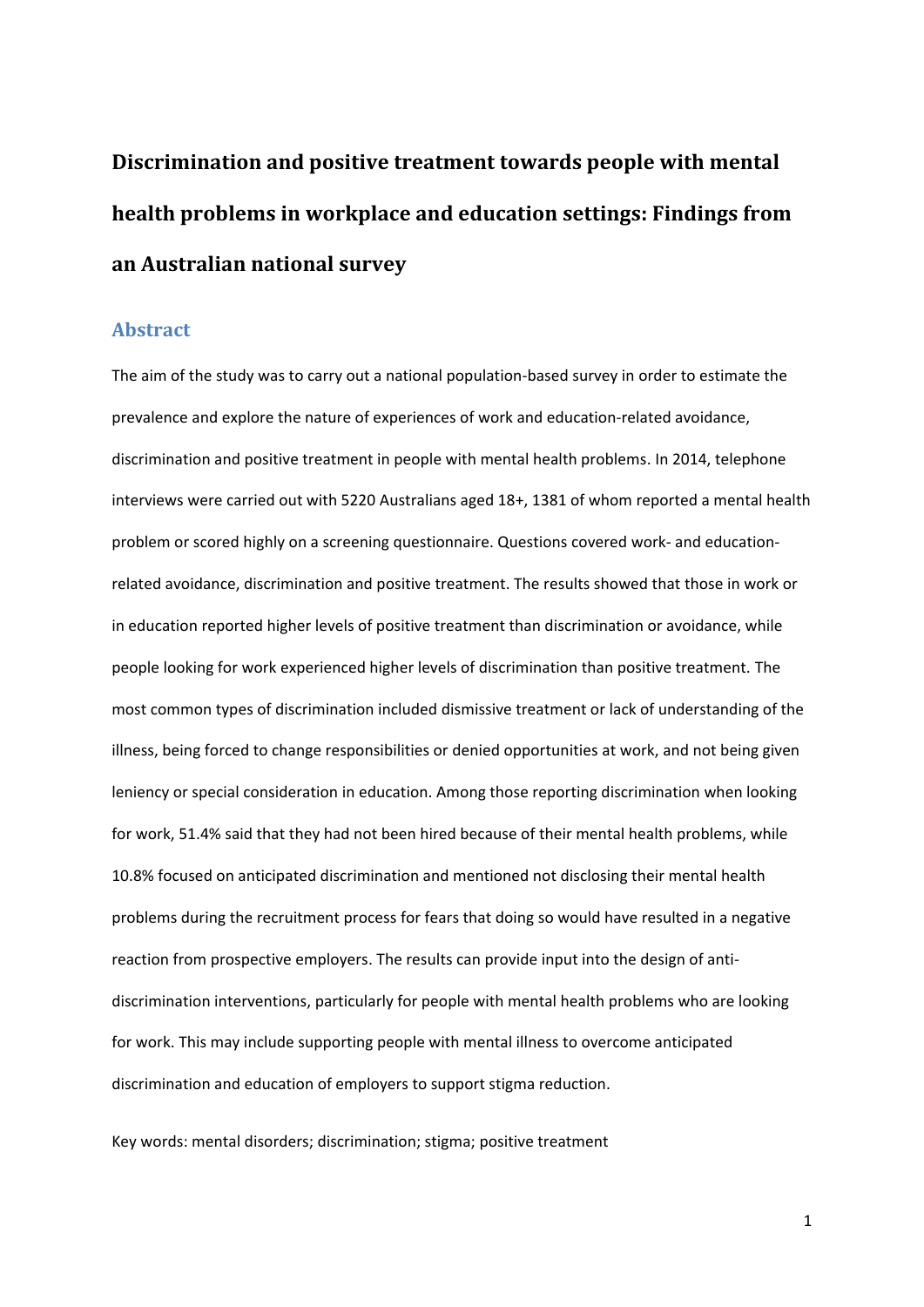#### **Background**

The ability to work plays a critical role in mental and physical wellbeing [\(LaMontagne, Keegel, Louie,](#page-21-0)  [& Ostry, 2010;](#page-21-0) [Wilkinson & Marmot, 2003\)](#page-23-0). Work is a primary determinant of socioeconomic position and plays a key role in social connectedness, the development of identity and self-esteem. Mental health problems increase the risk of failing to achieve good educational and vocational outcomes and can result in social and economic marginalisation [\(Kessler et al., 2008;](#page-21-1) [Levinson et al.,](#page-21-2)  [2010\)](#page-21-2). Data from the 2011-2012 National Health Survey showed that the employment rate for Australians aged 16-64 years with a self-reported mental illness was 62%, only three quarters of the rate for people without a mental illness (80%) [\(Australian Bureau of Statistics, 2012\)](#page-19-0). Participation rates in those with low prevalence disorders are even lower. The 2010 Australian Survey of High Impact Psychosis (SHIP) showed that only 22.4% of people with psychotic disorders were employed in the month prior to the survey. Of those in competitive employment, the majority worked parttime (63.9%). Only 31.9% of respondents had completed high school.

Barriers to employment in people with mental health problems are multifaceted and complex and include those related to illness and treatment, attitudes and aspirations towards work and education, the service system, financial disincentives to work and stigmatising attitudes and discrimination [\(Link, Struening, Rahav, Phelan, & Nuttbrock, 1997;](#page-21-3) [McDowell & Fossey, 2015;](#page-22-0) [Rutman, 1994;](#page-22-1) [Thornicroft, Brohan, Rose, Sartorius, & Leese, 2009\)](#page-22-2). Studies of employers' attitudes towards employees with mental health problems have shown relatively low levels of awareness and limited capacity to deal with these issues in the workplace [\(Brohan, Henderson, Little, & Thornicroft,](#page-19-1)  [2010;](#page-19-1) [Little, Henderson, Brohan, & Thornicroft, 2011\)](#page-22-3). A limited number of studies have attempted to assess work-related discrimination in people with mental health problems, but these have typically assessed experiences in clinical populations or people with one specific disorder (most commonly schizophrenia) [\(Lasalvia et al., 2013;](#page-21-4) [Thornicroft et al., 2009\)](#page-22-2). There is relatively little published data on the prevalence estimates of work-related discrimination in the general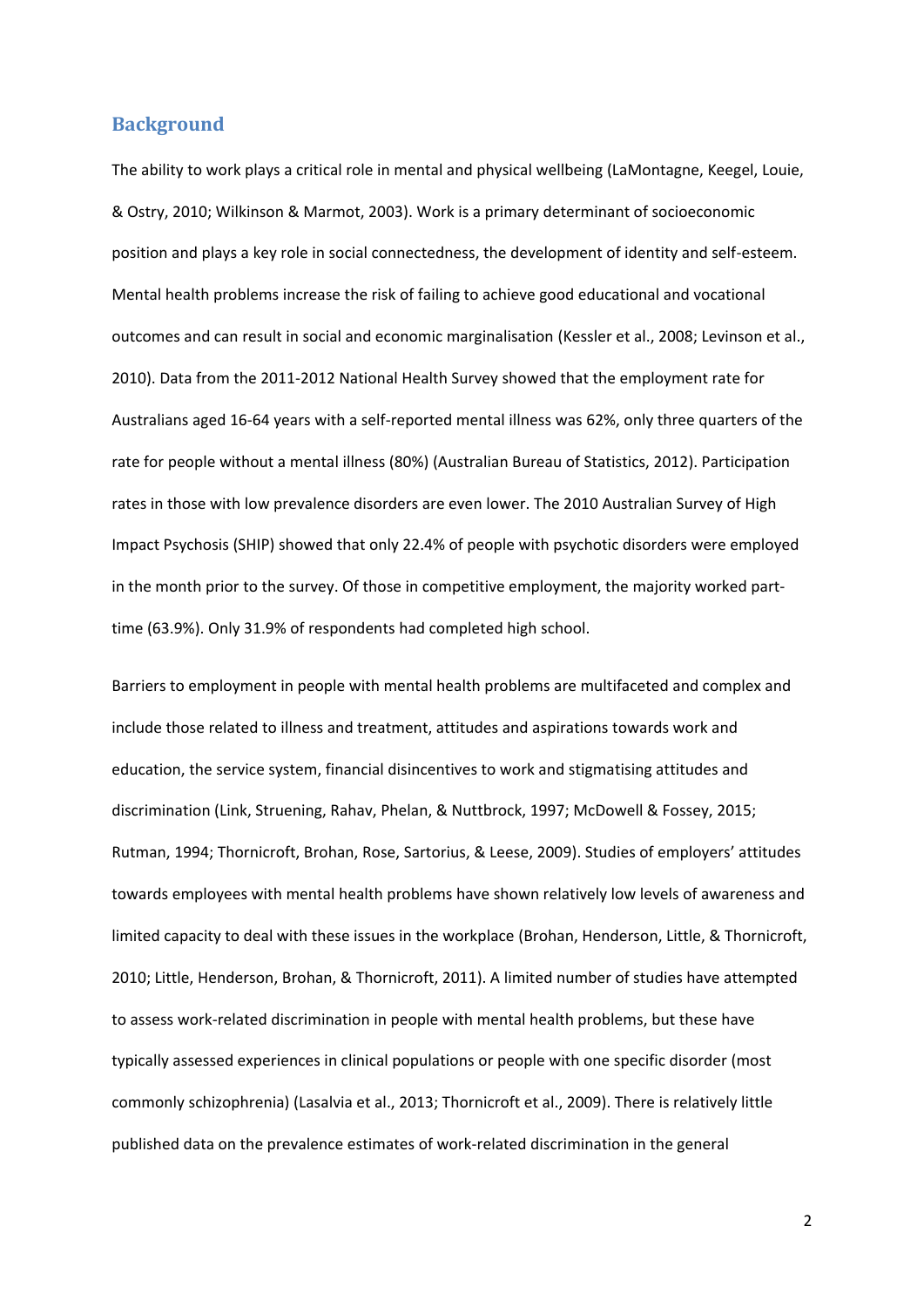population. A US study, in which questions about job-related discrimination were incorporated into the 1994-1995 National Health Interview Survey–Disability Supplement, reported past 5 -year prevalence estimates of discrimination of 20% among workers with mental illness [\(Baldwin &](#page-19-2)  [Marcus, 2006\)](#page-19-2). A recent Canadian study, in which stigma questions were incorporated into the Canadian Community Health Survey, reported workplace and school-related discrimination rates of 28% in people who had been treated for a mental illness in the year prior to the survey [\(Stuart,](#page-22-4)  [Patten, Koller, Modgill, & Liinamaa, 2014\)](#page-22-4). However, there was limited further exploration of the nature of these experiences.

In the education setting, mental illness has been shown to affect both exam performance and higher education drop-out rates [\(Andrews & Wilding, 2004;](#page-19-3) [Hysenbegasi, Hass, & Rowland, 2005;](#page-20-0) [Kessler,](#page-20-1)  [Foster, Saunders, & Stang, 1995\)](#page-20-1). Schools and tertiary education institutions typically offer a number of services to support students with a mental illness, including counselling services and disability liaison units. While assessment of stigmatising attitudes in young adults is relatively common [\(Amarasuriya, Jorm, Reavley, & Mackinnon, 2015;](#page-19-4) [Reavley & Jorm, 2011\)](#page-22-5), there have not been any studies systematically assessing experiences of discrimination in tertiary education students.

Moreover, no population-based studies have systematically assessed experiences of positive treatment reported by people with mental health problems in either the workplace or education settings. This is despite the development in many countries of interventions aiming to assist employers to better address mental health issues in the workplace [\(Little et al., 2011;](#page-22-3) [McDowell &](#page-22-0)  [Fossey, 2015;](#page-22-0) [Wagner et al., 2016\)](#page-23-1) and the widespread implementation of policies to assist students with mental health problems [\(Reavley, Ross, Killackey, & Jorm, 2013\)](#page-22-6).

Therefore, the aims of the current study were to carry out a national population-based survey in order to estimate the prevalence and explore the nature of experiences of work and educationrelated avoidance, discrimination and positive treatment in people with mental health problems. The survey covered experiences reported by people with mental health problems and reports of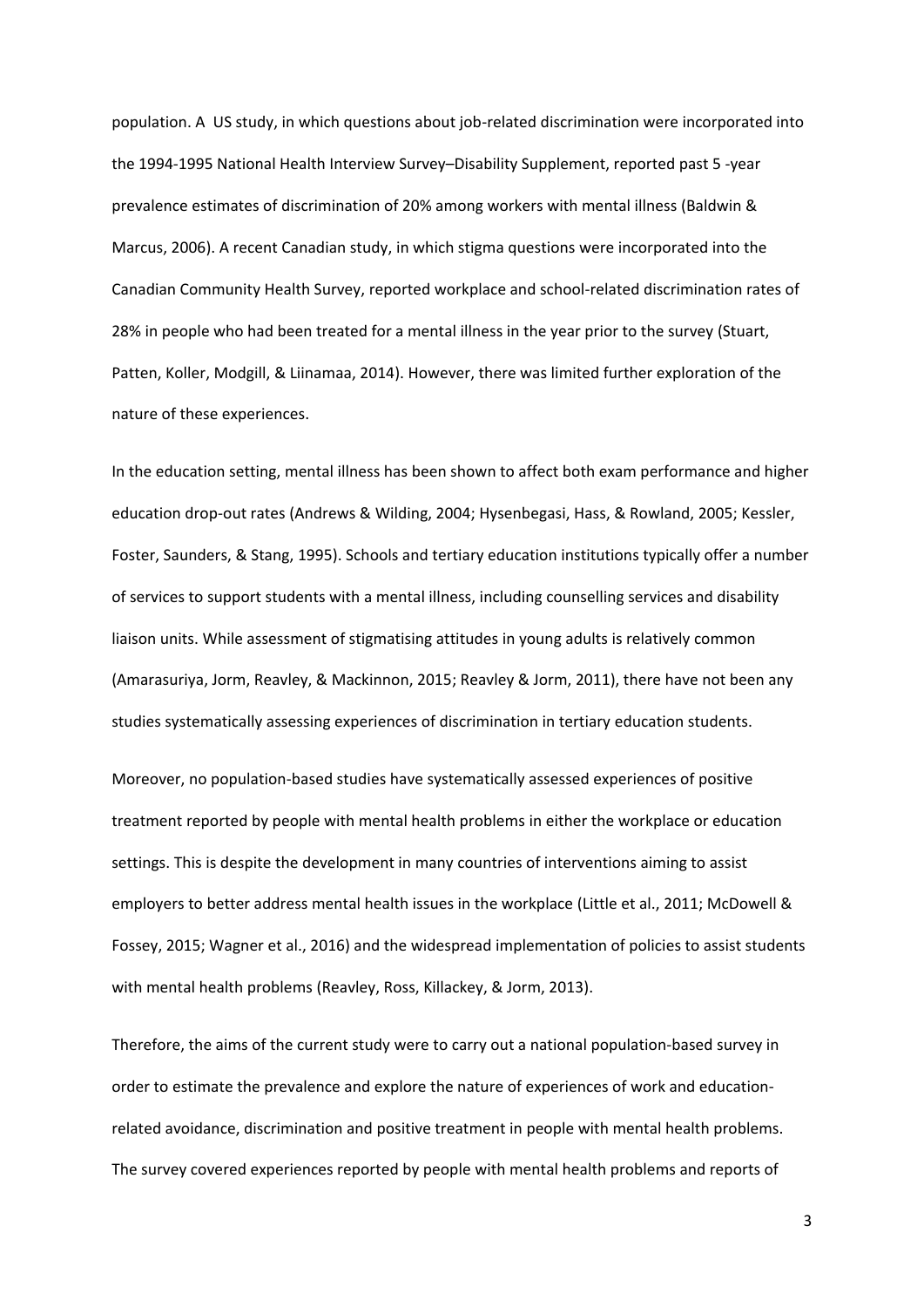those who had observed these experiences in a person with mental health problems known to them, in order to assist in clarifying the issue of whether personal reports of discrimination are due to distorted perceptions.

#### **Methods**

The survey involved computer-assisted telephone interviews (CATI) with a national sample of 5220 members of the Australian general community aged 18 and over. Further methodological detail is available in [\(Reavley & Jorm, 2015\)](#page-22-7). The survey was carried out by the survey company The Social Research Centre. A 'dual frame' approach was used, with the sample contacted by random-digit dialling of both landlines and mobile phones. This approach was taken in order to minimise the potential bias of collecting data solely from households with a landline telephone connection, as the latter approach may under-sample young people, particularly young men [\(Holborn, Reavley, & Jorm,](#page-20-2)  [2012;](#page-20-2) [Hu, Balluz, Battaglia, & Frankel, 2011\)](#page-20-3). Interviews were conducted between October and December 2014. The average interview length was 19.4 minutes. Ethics approval was obtained from the University of Melbourne Human Research Ethics Committee.

#### **Survey interview**

After initial questions covering sociodemographic information (age, gender, marital status, postcode, country of birth, language spoken at home, level of education and Aboriginal and Torres Strait Islander status), respondents were taken through the 12-month version of the Kessler 6 (K6) mental health symptom screening questionnaire [\(Kessler et al., 2010\)](#page-20-4). This questionnaire asks participants to think about one month in the last 12 months when they were most depressed, anxious, or emotionally stressed. Respondents were also asked whether, over the last 12 months, they had experienced any sort of mental health problem (defined in the preamble to the question in the following way: "a period of weeks or more when you are feeling depressed, anxious, or emotionally stressed, and these problems are interfering with your life. Mental health problems could include,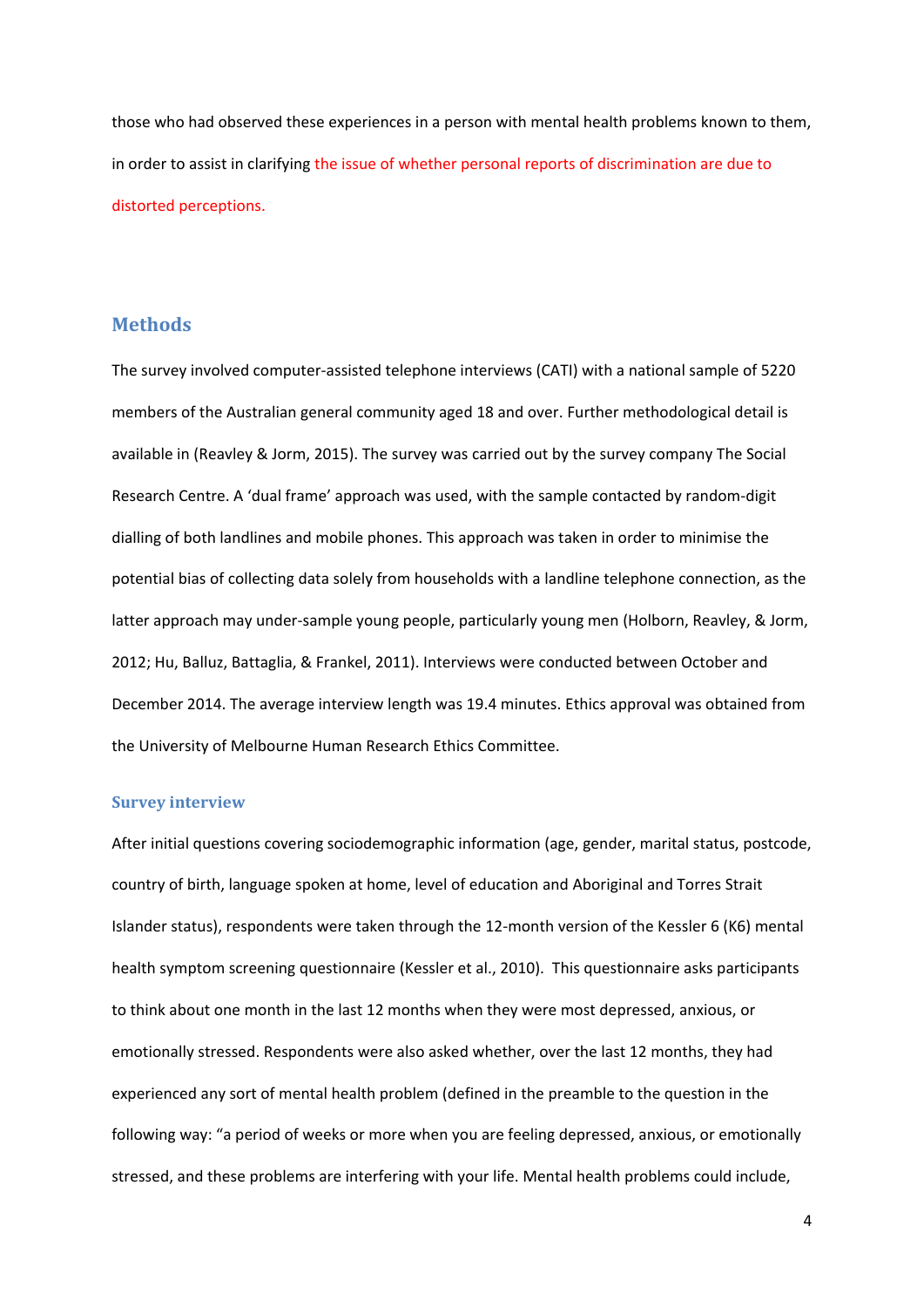for example, depression, anxiety disorders, eating disorders, schizophrenia, bipolar disorder, or personality disorders"). Those respondents who answered yes to this question were then asked what they thought the problem was. Respondents who specified any of the following mental health problems were considered in scope: depression/major depression, attempted suicide or self-harm, anxiety/anxiety disorder, post-traumatic stress disorder/PTSD, agoraphobia, panic disorder, obsessive-compulsive disorder/OCD, social phobia, generalised anxiety disorder/GAD, eating disorder/anorexia/bulimia, schizophrenia/paranoid schizophrenia, schizoaffective disorder, psychosis/psychotic, bipolar/bipolar disorder/manic-depressive disorder, mental illness, personality disorder/borderline personality disorder, attention deficit-hyperactivity disorder/ADHD, Autism/Asperger's and nervous breakdown. At this point, survey respondents were divided into two groups: (1) those who scored in the 'high' range on the K6 (equal to or above 19) or who reported having had an in-scope mental health problem; and (2) those who did not meet these criteria.

Those in the first group were asked if they had done paid or voluntary work outside the home during the past 12 months. Those who had were then asked the following questions: "Have any people in the workplace avoided you because of the emotional or mental health problems you have told me about?"; "Have you been discriminated against in other ways to do with your employment or because of these problems (this could include changing jobs or applying for promotion)?" "Can you please describe what happened?"; "Have you been treated more positively in any way relating to your employment because of these problems?"; and "Can you please describe what happened?". Subsequently respondents were asked if they had been looking for work or had attended school, college or university in the past 12 months. Those who had were then asked questions similar to those above, with the exception of the question about avoidance for those looking for work.

In a subsequent section of the questionnaire, all respondents were asked whether they knew any adult with a mental health problem (see definition above). Those who reported definitely knowing someone in this category were asked if there was more than one person. In such cases, they were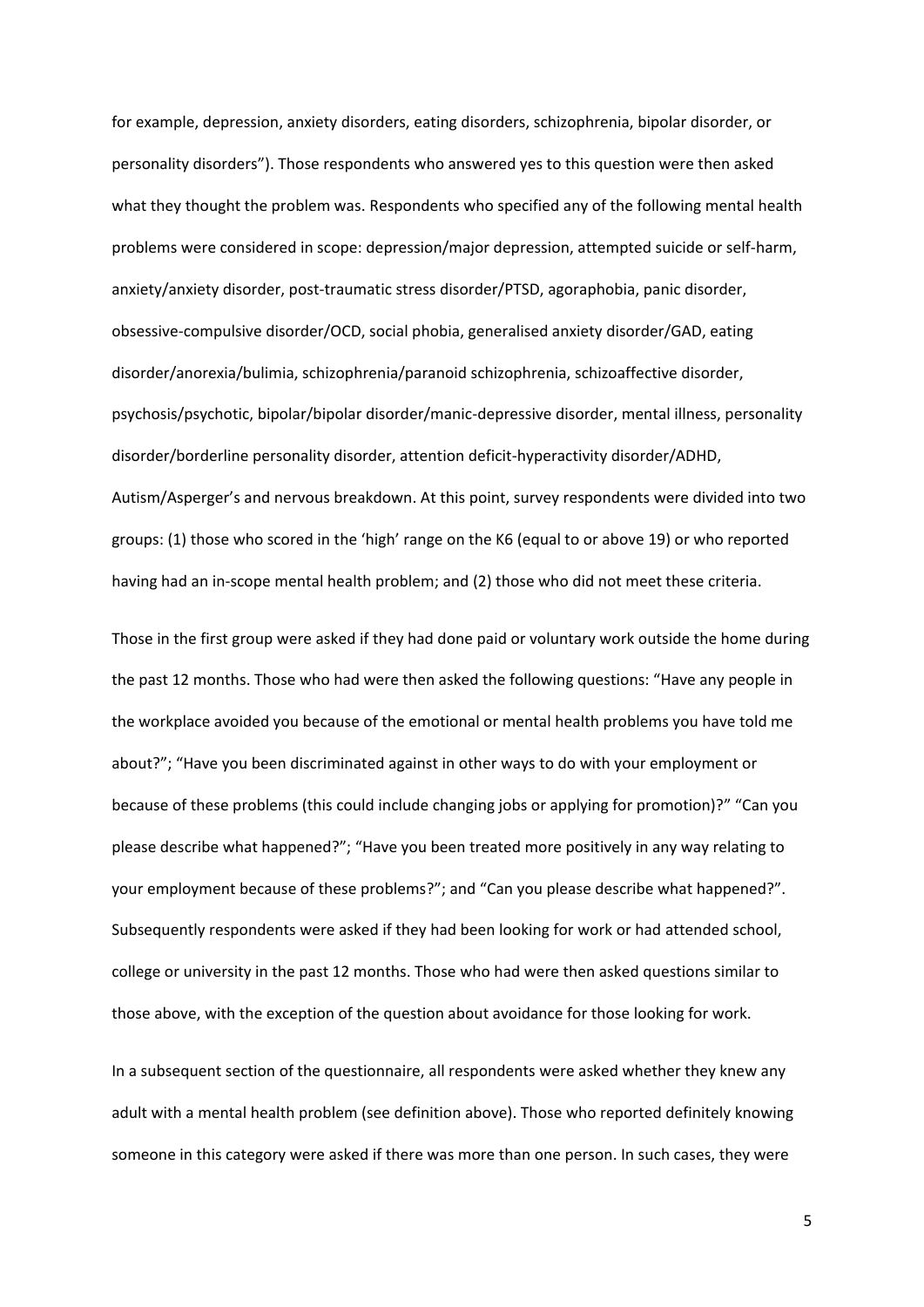asked to think about the person they knew best. They were asked about the mental health problem the person had, how they knew the person had the problem, as well as the person's age, gender and relationship to the respondent. Those that knew someone with an in-scope mental health problem (see definition above) were asked the following questions (with a past 12-month timeframe specified in the introduction to this section of the questionnaire): "Did any people in the workplace avoid them because of their mental health problems?", "Did any people in the workplace discriminate against them in other ways because of their problems?", "Did any people in the workplace treat them more positively because of their problems?". If the respondent answered any of these questions in the affirmative, they were then asked: "How did you find out about this happening - Did you observe this happening yourself or did the person or someone else tell you about it?". The same questions were asked for people looking for work and people in the place of education, with the exception of the question about avoidance for those looking for work. The same questions were also asked for the following people or situations: spouse or intimate partner, other members of the family, health professionals, other people in the community or neighbourhood and other people and other situations. The data on these latter questions are reported elsewhere (ref removed for blind review).

#### **Statistical analysis**

The data were analysed using percent frequencies and 95% confidence intervals. A pre-weight was applied to adjust for the dual frame design and the respondent chance of selection. The achieved sample was close to the Australian national population in terms of geographic distribution, however, there was an under-representation of males and of younger adults, and an over-representation of university-educated individuals and people with an English-speaking background. These biases were adjusted for by 'raking' (also known as rim weighting or iterative proportional fitting) to account for known population proportions of gender, age, education level, region and telephone status (with age and gender based on Australian Bureau of Statistics (ABS) data of March 2014 [\(Australian](#page-19-5)  [Bureau of Statistics, 2014b\)](#page-19-5), level of education and region based on ABS 2011 census data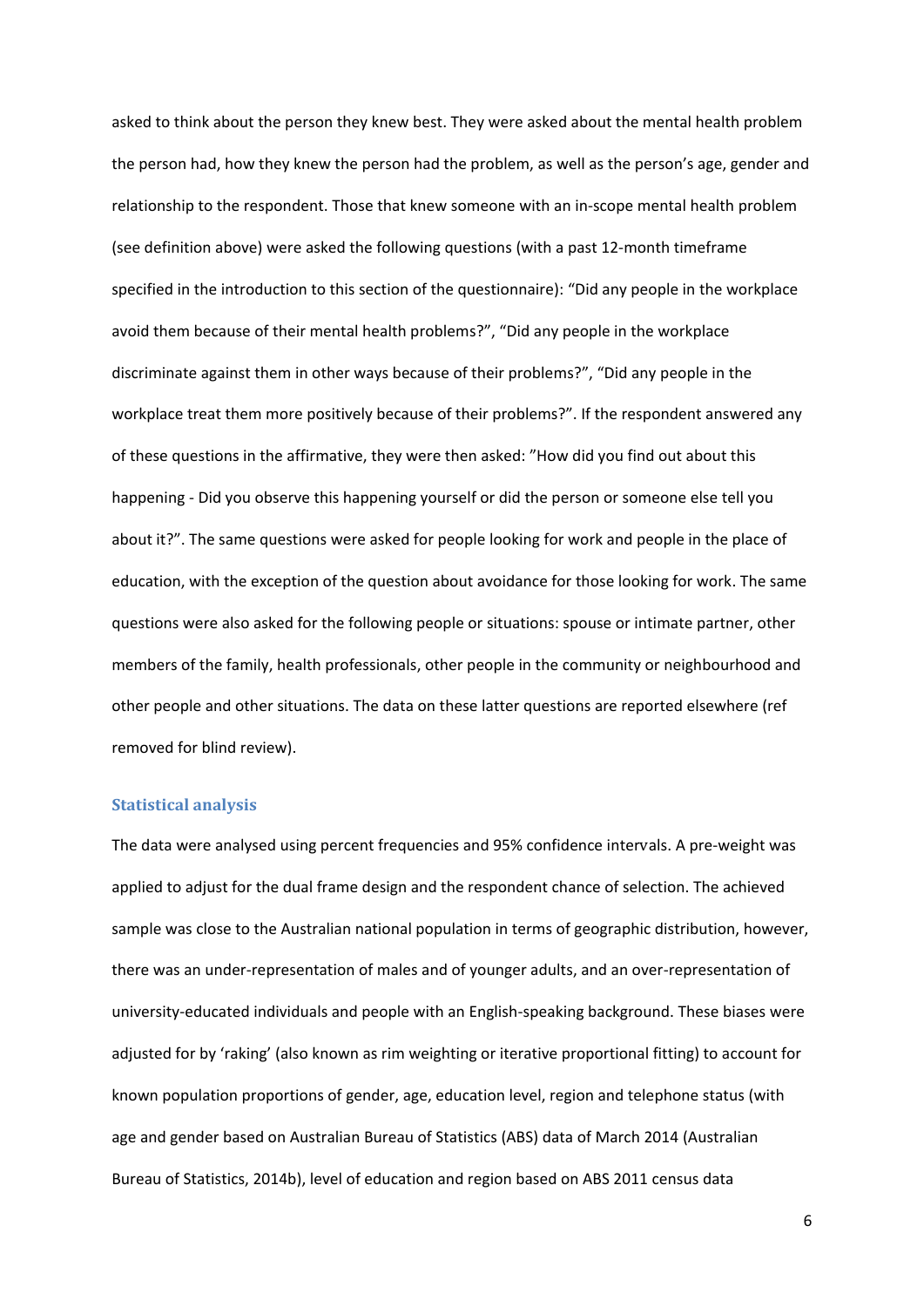[\(Australian Bureau of Statistics, 2014a\)](#page-19-6) and telephone status based on 2011 Australian Communication and Media Authority data [\(Australian Communication and Media Authority, 2014\)](#page-19-7)). All analyses were performed using Intercooled Stata 13 (StataCorp LP, Texas, USA).

#### **Coding of open-ended responses**

The analysis aimed to identify key characteristics of experiences of discrimination and positive treatment. For each setting, all verbatim responses to the open-ended questions were initially analysed by one of the authors (AJM) to develop a draft coding system with instructions, examples and counter-examples. These instructions and a sample of responses (or all of them when few in number) were then provided to one of the other authors (NJR) to independently code. Agreement was assessed and any discrepancies discussed, with changes made to the coding categories and instructions if necessary. More than one category could be used to describe a single incident or behaviour. Once the coding framework was finalised, the full sample was then coded by one of the authors (AJM), with discussion with a second author (NJR) for some responses when necessary. Responses that could not be interpreted, did not make sense, or required very strong assumptions about the respondent's meaning were not coded. Responses were also not coded if they detailed discrimination that was not related to mental health (e.g., age, race, criminal record).

#### **Results**

Overall, 5220 interviews were completed, with 2589 on landlines and 2631 on mobiles. The standard response rate for the survey was 37.5%. 1381 (28.8%) respondents were asked the questions about personal experiences of avoidance, discrimination and positive treatment. Of these, 732 respondents had K6 scores of 19 or above and 1159 respondents had a mental health problem considered to be in scope. Among respondents with K6 scores above the cut off, 418 had received treatment. Among these respondents with an in-scope mental health problem, 783 had received a diagnosis and 771 had received treatment. Table 1 shows the demographic characteristics of the sample. The most common mental health problem was depression (55.6%), followed by anxiety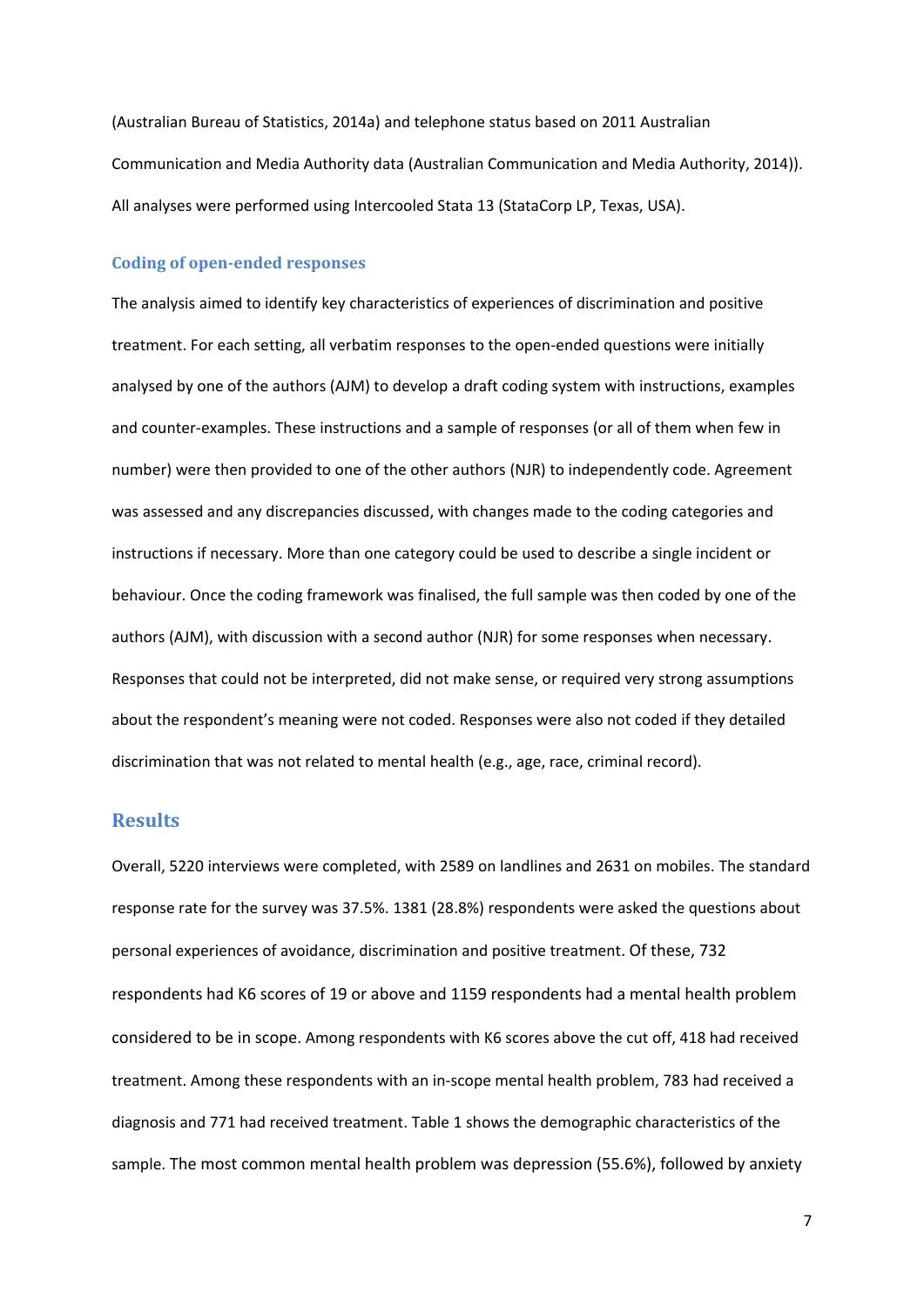disorders (including PTSD and OCD; 45.2%), bipolar disorder (4.6%), psychotic disorder (2.7%), eating disorder (2.3%), and personality disorder (1.2%) (multiple diagnoses were possible). Thus, Of these, 992 (72.1%) reported being in paid or voluntary work outside the home, 410 (33.2%) reported looking for work and 317 (24.4%) reported attending school, college or university during the previous 12 months.

Additionally, 2703 (51.0%) respondents knew someone with an in-scope mental health problem in the previous 12 months, with the most common problems being depression (named by 1568 (49.8%) respondents), anxiety disorder (named by 726 (23.8%) respondents) and bipolar disorder (named by 500 (15.5%) respondents). When asked to describe their relationship with the person, 1271 (46.3%) respondents described them as a family member, 907 (34.3%) as a friend, 202 (8.1%) as a spouse and 158 (5.7%) as a work colleague. When asked how they knew the person had a mental health problem, 1626 (61.6%) respondents reported that the person had told them, 1363 (50.1%) reported that they recognised it and 644 (23.8%) reported that someone else told them. Of these, 1665 (61.5%) knew someone who was in paid or voluntary work outside the home, 729 (28.4%) knew someone who was looking for work and 457 (18.1%) knew someone who attended school, college or university during the previous 12 months.

Table 2 shows the percentages of respondents with personal experiences of avoidance, discrimination and positive treatment by people in the workplace and place of education, as well as avoidance, discrimination and positive treatment experienced in these settings by a known adult with a mental health problem. For personal experiences in the workplace, respondents reported a greater frequency of positive treatment experiences than avoidance or discrimination. However, respondents looking for work reported more experiences of discrimination than positive treatment. For experiences in other adults, a similar pattern was seen.

In the education setting, nearly a third of respondents reported they had been treated more positively because of their mental health problem by someone at their place of education. Reports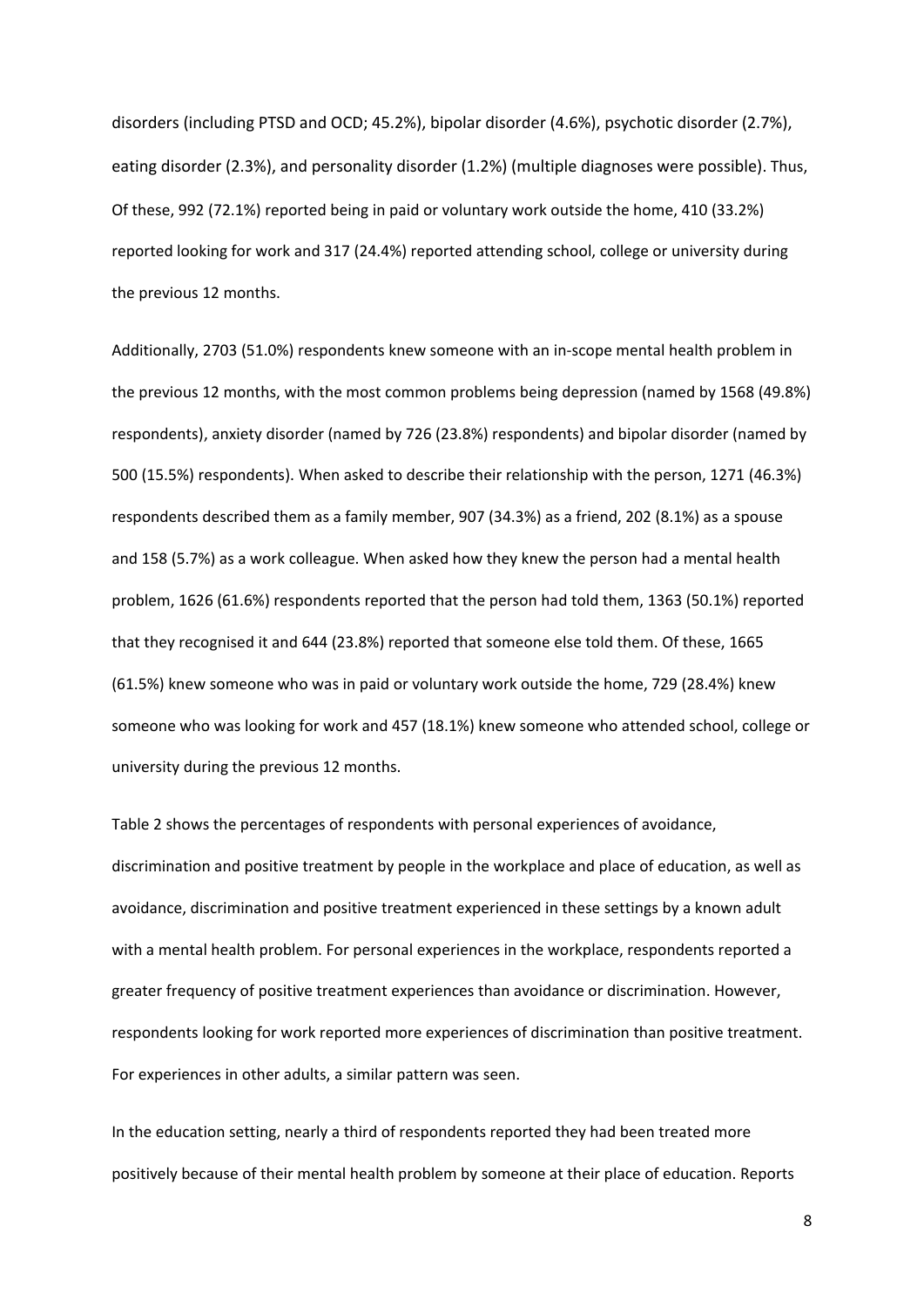of avoidance or discrimination were much lower. For experiences in other adults, a similar pattern was again observed.

Qualitative content analysis led to the description of broad categories of experiences for each of the following domains (totals may add to more than 100% as responses could fit in multiple categories). Examples from each category are provided for illustration, with the respondent's gender, age group, and diagnosis given after each quote:

#### **Discrimination in the workplace**

**Dismissive treatment or lack of understanding of the illness**: 32 (26.9%) respondents reported that people at work did not believe that the respondent's illness was real, or that it was serious and caused suffering, or did not understand how mental health problems can affect behaviour and work performance.

HR manager doesn't view it as an illness, views it as an attitude problem…(Male, age range 55-59 years, depression, anxiety disorder and bipolar disorder)

People at work making it a bit difficult. Hard for them to understand the condition I actually suffer from. They treat me a bit different (Male, age range 30-34, depression and anxiety disorder)

They put me down and laugh at it, they don't believe in it (Male, age range 20-24, depression and anxiety disorder)

**Forced to change responsibilities or denied opportunities**: 29 (24.4%) respondents reported being forced to take on fewer responsibilities, demoted, or denied opportunities at work because of their mental health problems.

I tried to apply for a different position in my workplace and have been told that I can't because of my emotional state (Female, age range 18-19, depression and anxiety disorder)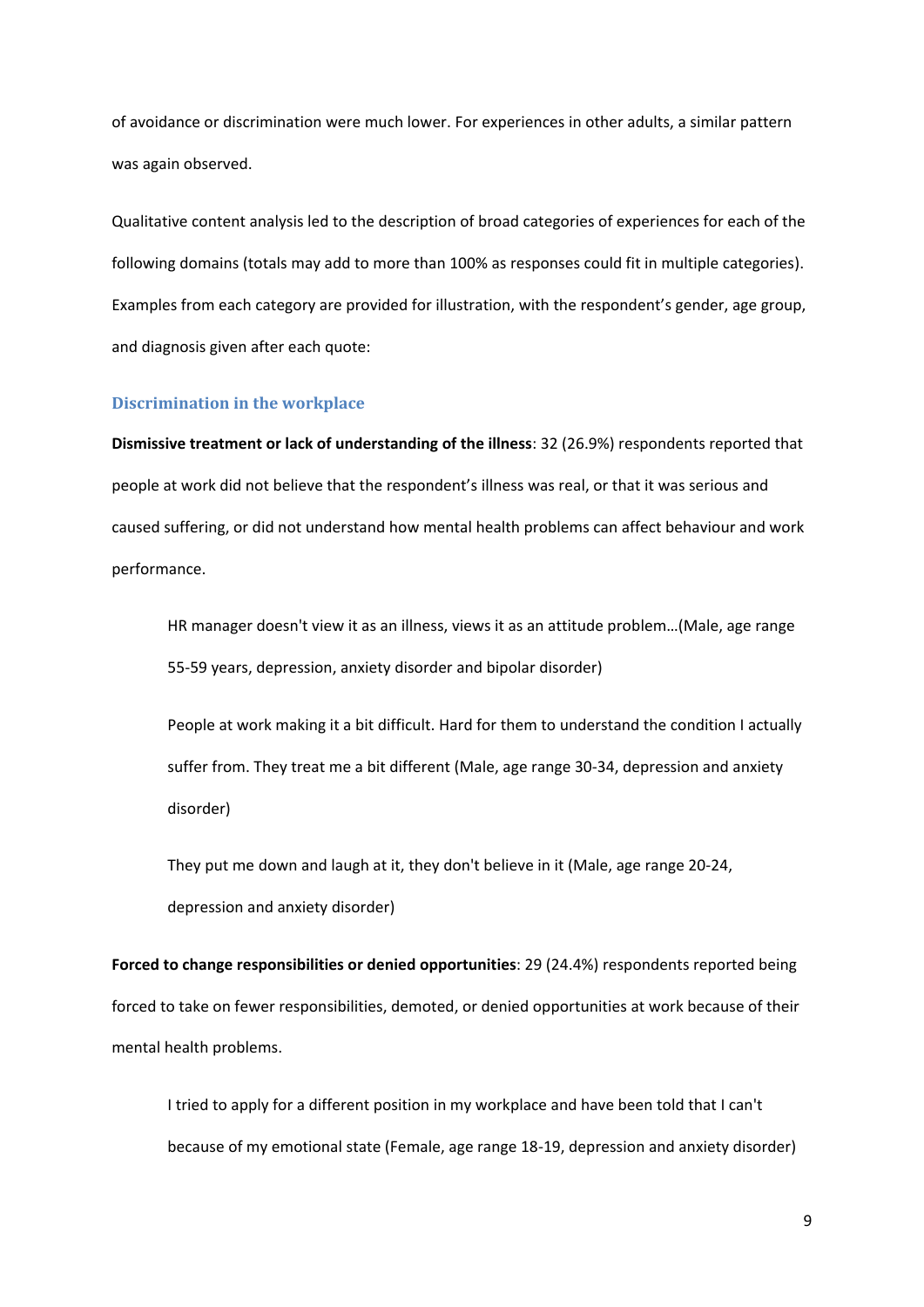Reluctance to give responsibility back. Less opportunities offered, as a result of me telling them about it. / You would have to earn your stripes again, feels like being back at square one (Female, age range 30-34, no diagnosis)

Not being given work because of my problems, they perceived what they thought I would be able to deal with rather than asking me (Female, age range 30-34, PTSD)

**Fired/made redundant**: 18 (15.1%) respondents reported an unwilling termination, suspension or redundancy because of their mental health problem.

I had a bit of a breakdown at work. And instead of being supportive they stood me down for a week without pay (Male, age range 50-54, depression)

**Being judged/treated differently or treated as incompetent**: 15 (12.6%) respondents reported being judged negatively, criticised, treated differently or treated as incompetent because of behaviour related to their mental health problem.

My previous employer just continually criticised my work and was not at all understanding (Female, age range 30-34, depression)

People do treat you a little bit differently. I had a little breakdown earlier on this year and I took a few days off work, and it got around the office and I've been told that I get emotional and I'm a bit paranoid… (Female, age range 45-49, depression)

People have avoided listening to my opinion or taking notice of what I've said and kind of dismissed me (Male, age range 64-69, depression)

**Lack of reasonable adjustments**: 8 (6.7%) respondents reported that the employer did not make accommodations to the job role or workplace to support the person to keep working or return to work, e.g. not giving time off when requested, not allowing a change in department or office location, not being allowed to modify work tasks.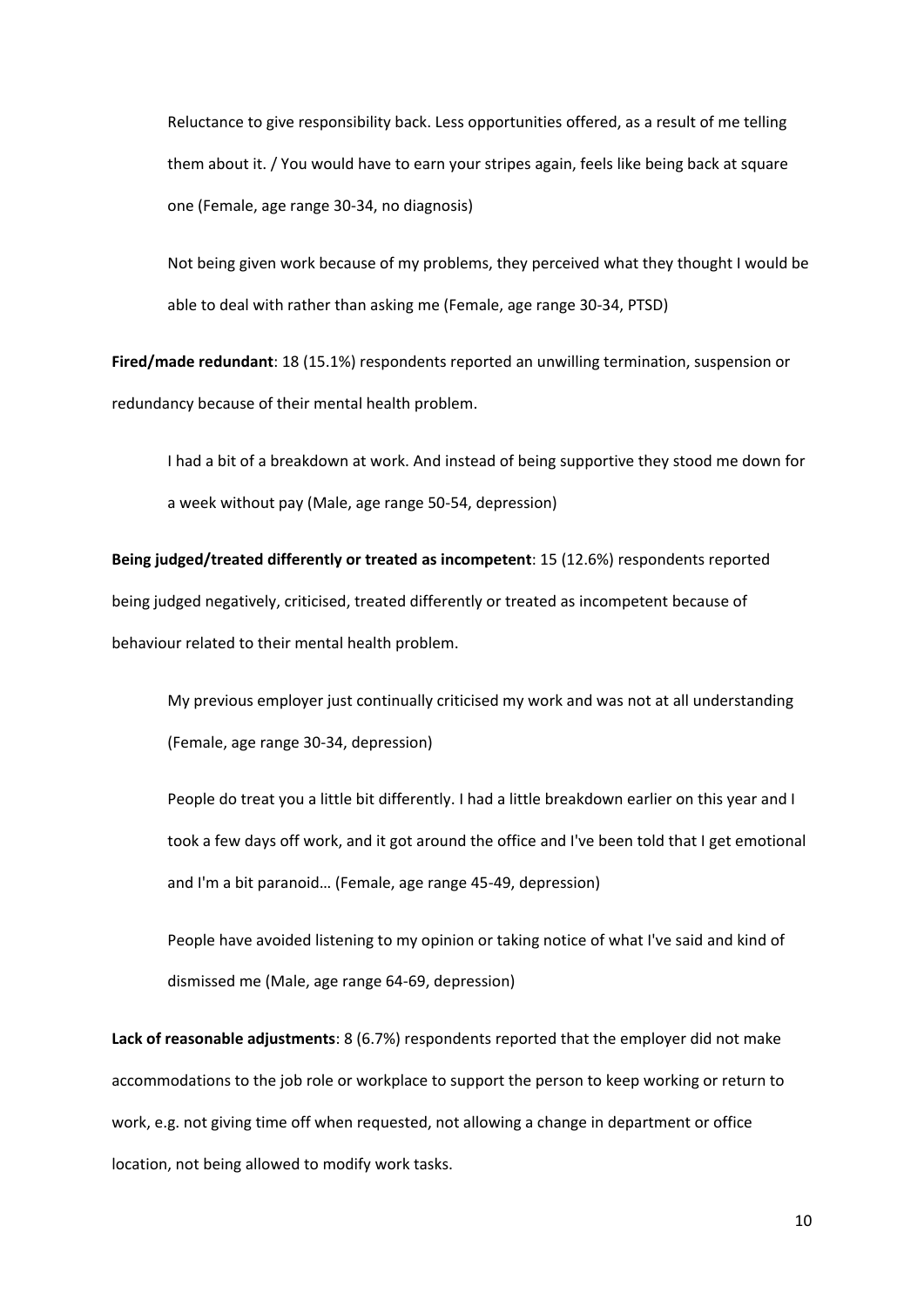I was looking for time off but I wasn't able to get it because it wasn't physical, a physical problem (Female, age range 20-24, borderline personality disorder)

**Reduced contact/exclusion**: 6 (5.0%) respondents reported being avoided, excluded from work or social events or having people stop talking to them.

When I was at work, people wouldn't talk to me when I was down (Male, age range 18-19, depression and anxiety disorder)

Other experiences included resigning (8; 6.7%), being protected from fully performing their roles (1; 0.8%), being physically abused (2; 1.7%), being gossiped about (1; 0.8%) and being put on a performance management plan (2; 1.7%). Four (3.4%) respondents reported anticipated discrimination.

#### **Positive treatment in the workplace**

**Non-specific support or help:** 126 (54.3%) respondents mentioned getting support or more support than usual.

I think my bosses appreciated the sit I was in and it's difficulties and generally were v positive and friendly and supportive (Female, age range 60-64, depression)

I think people are just a bit more, you know, a bit more aware of, just by being a bit more aware of a situation there's a bit more sensitivity, maybe (Female, age range 45-49, depression)

**Allowed time off:** 45 (19.4%) respondents were given time off or had more flexibility in taking time off (e.g. at short notice).

My boss was well aware of what was happening so whenever I needed a day off or time to myself it was always available (Male, age range 20-24, no diagnosis)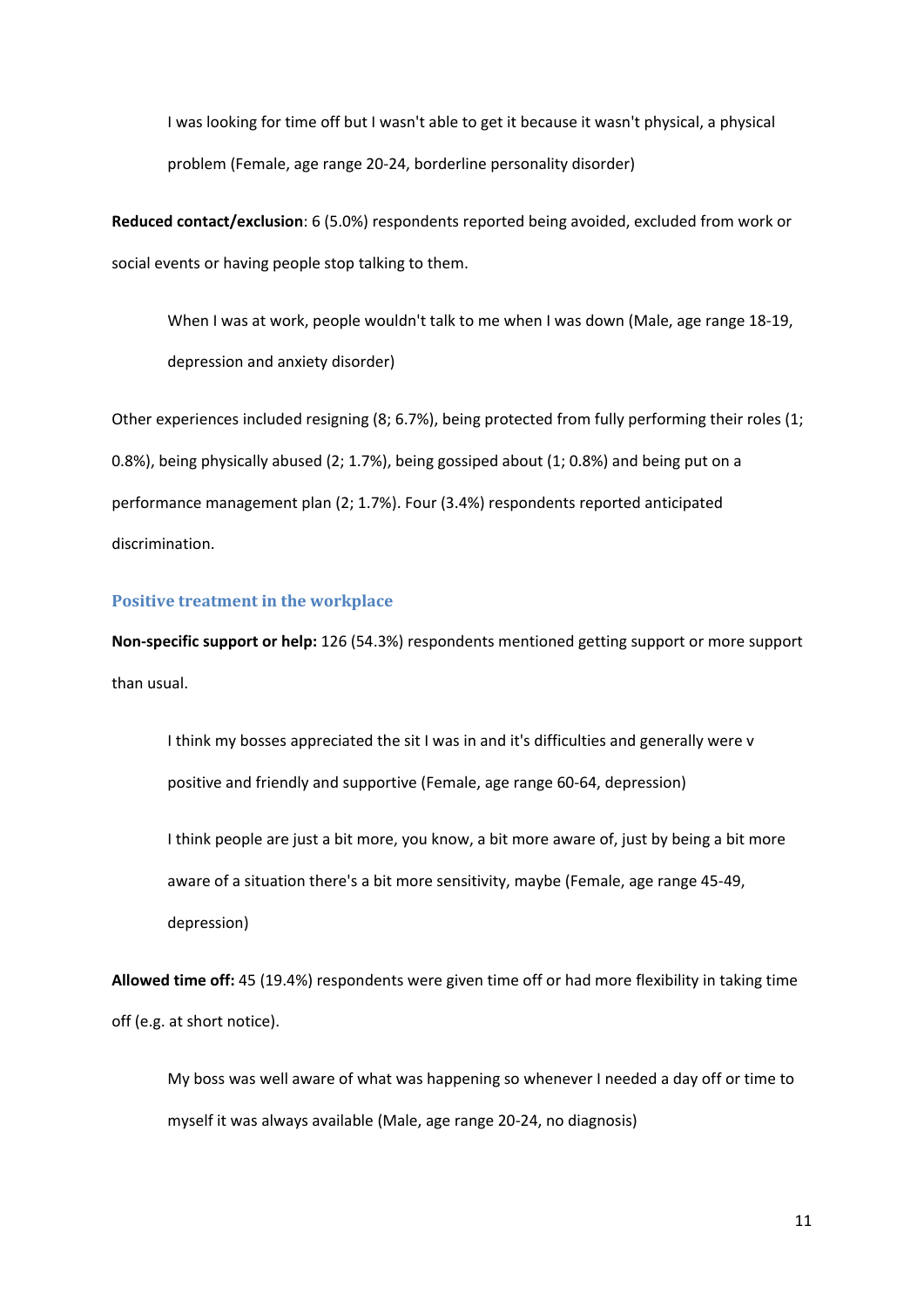Given time to deal with what was going on, if I had any issues I was told that I could ask for more time, they were really good with it (Male, age range 20-24, no diagnosis)

**Flexibility with duties or hours worked:** 42 (18.1%) respondents were given alternative duties, reduced workload, flexible hours or work location, less pressure to perform or help with work tasks.

I've been offered flexible working arrangements, my duties have changed slightly to accommodate some of my symptoms and generally received more support and more attention (Female, age range 55-59, anxiety disorder)

My boss came and had a meeting with me to see if she could make things less stressful (Female, age range 30-34, anxiety disorder)

They were more patient with me, if I needed a few minutes off. My boss would ask me if I needed more time off, if there was a duty I need to do she would step in (Female, age range 18-19, no diagnosis)

**Increased contact/checking on them**: 25 (10.8%) respondents reported that colleagues maintained or increased contact or checked in with them to see how they were going.

My boss has been really good, will ring and check on me regularly, checking I'm ok…

(Female, age range 50-54, depression)

They've asked me how I am more often (Male, age range 25-29, depression)

They treated me better and talked to me more. They went out of their way to make me feel better (Female, age range 18-19, no diagnosis)

**Talk/listen:** 21 (9.1%) respondents reported that they were able to talk with someone at work about their issues, or the person at work listened/was willing to listen to the respondent talk about their issues.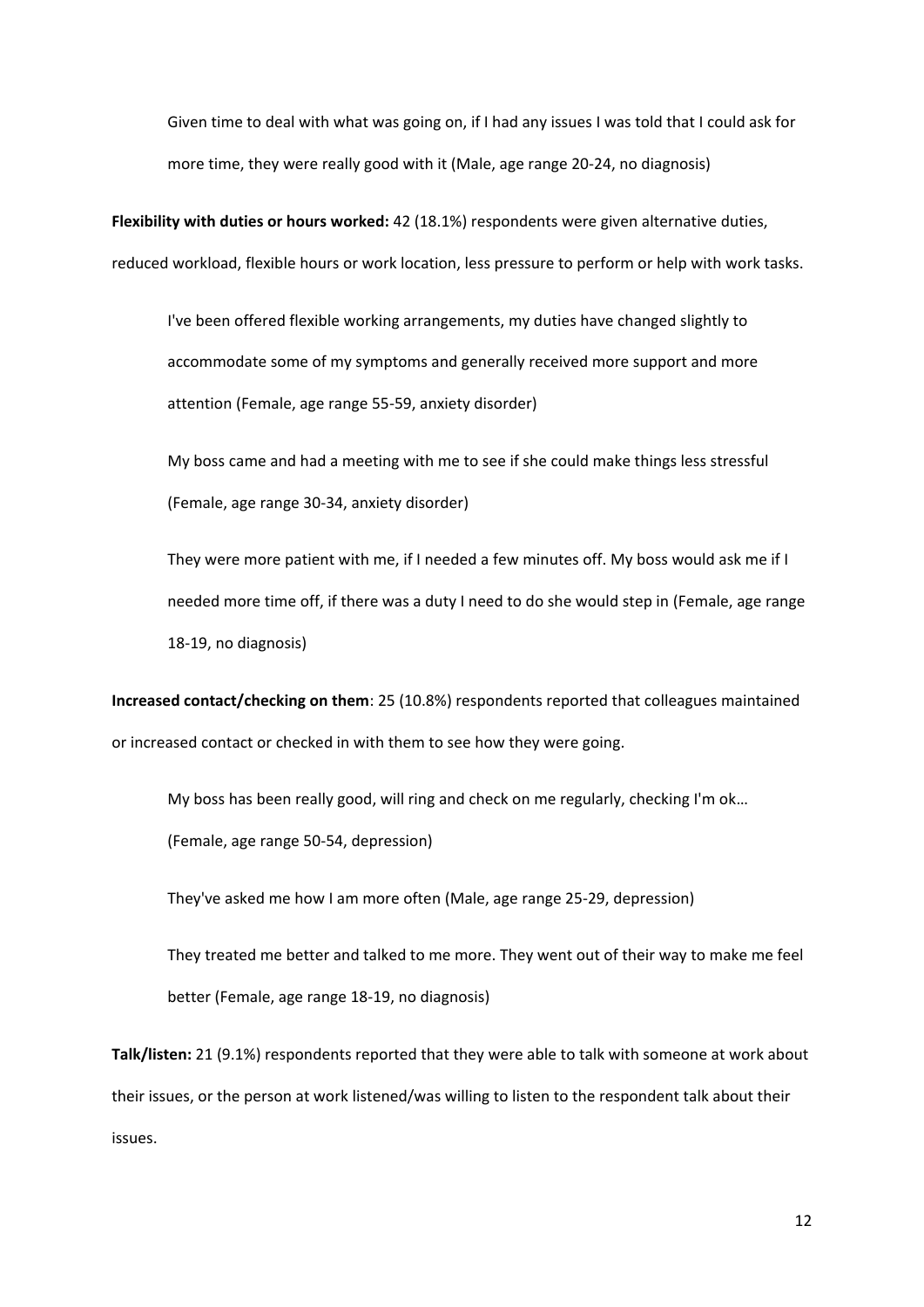Lots of words of encouragement and support and allowing you to talk and share you concerns and problems it's always that sort of stuff that gets people through (Female, age range 50-54, anxiety disorder)

The boss had always said if you want to talk about it, he's got an open ear, he's very understanding (Male, age range 30-34, depression, attempted suicide or self harm)

**Encourage professional help:** 17 (7.3%) respondents were encouraged or facilitated to seek help or professional help for their problem.

Over the last couple of weeks they gave me some time off and referred me to a counselling agency which I'm feeling really good about (Male, age 25-29, depression and panic disorder)

Other experiences included receiving advice (8; 3.4%), support with return to work (5; 2.2%), financial support (3; 1.3%), encouragement to undertake social and other activities (3; 1.3%), having efforts made to cheer them up (3; 1.3%), improved relationships (2; 0.9%) and being a respected role model (2; 0.9%).

#### **Discrimination when looking for work**

**Not getting hired**: 19 (51.4%) respondents reported not getting a job due to their mental health problem (or suspecting that as the reason), or once they disclosed it to the potential employer, the recruitment process didn't progress.

Possibly, went to a few interviews and that could be why I didn't get the job, they knew I had bipolar (Male, age 20-24, depression and bipolar disorder)

Soon as you mention a period of non work you are forced to disclose the depression and once they heard that word that's it. Sometimes I think it's worse than telling them you've been in jail. Once you mention that their face changes and their body language changes and you know you won't get the job (Male, age range 50-54, depression)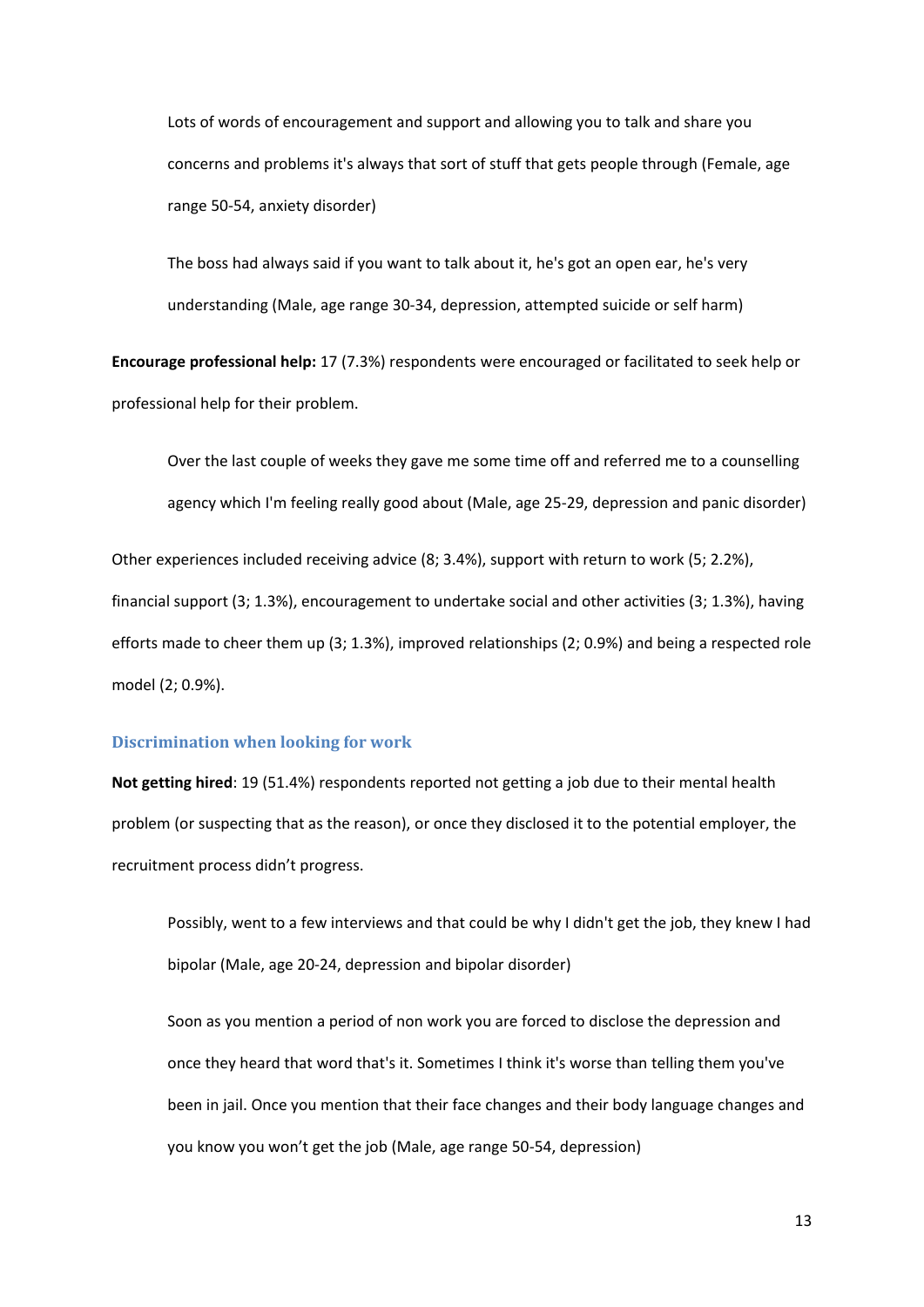**Anticipated discrimination**: 4 (10.8%) respondents reported not mentioning their mental health problem during the recruitment process or fears doing so would result in a negative reaction from the employer and result in not being hired.

It was a requirement of my job to do a psychiatric evaluation so they basically I had to discuss my mental health so I just lied to them to say I did not have any mental health issues (Female, age range 25-29, depression)

Other experiences included being asked about mental health issues during recruitment (2; 5.4%), treated as incompetent (1; 2.7%), forced to reduce responsibilities (1; 2.7%), treated dismissively (1; 2.7%), shown a lack of understanding (1; 2.7%) and being judged (1; 2.7%).

#### **Positive treatment when looking for work**

**Non-specific support**: 7 (33.3%) respondents reported that people were positive, understanding or supportive towards them.

The new employer (I told them these issues) and they understood and empathised because it had happened to them in the past (Male, age range 25-29, depression)

They would encourage me to go out day after day and start looking for work, and they would really get behind you and back you, and you fall backwards, they'll save you (Female, age range 40-44, anxiety disorder)

**Job-seeking support**: 6 (28.6%) respondents reported receiving structured job- seeking support from a social security office or employment services provider.

I get support through the job network people, they offer good solid support, they helped me get a working with children's check done (Male, age range 30-34, depression and schizoaffective disorder)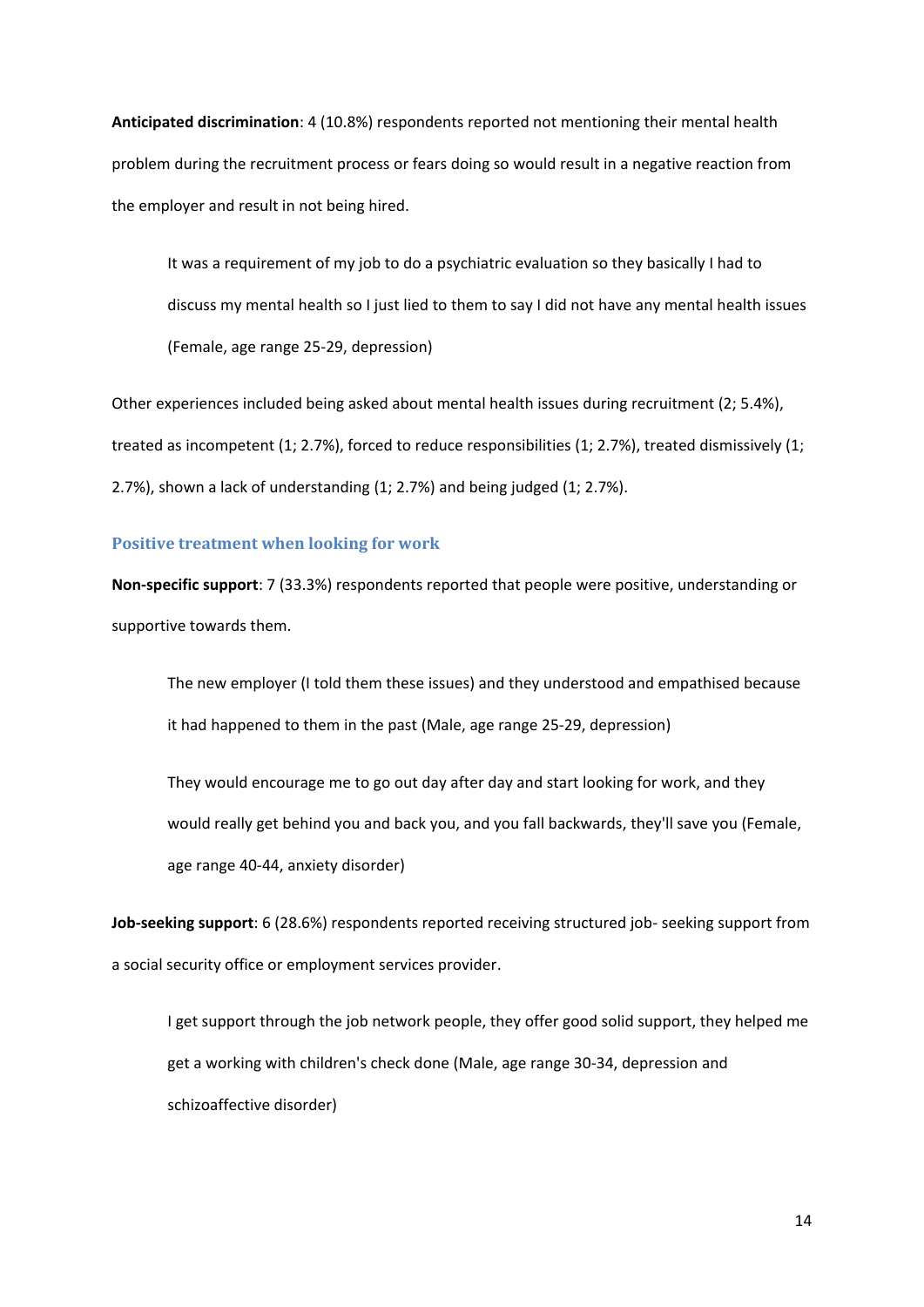I have a disability support agent but it seems like it takes a long time to get an interview, and I've got jobs on my own faster, but to do a course or to do some sort of funding course works well, but I was with them for 12 months and didn't even get an interview, but I did get the course, you're able to do courses which was ok (Male, age range 45-49, schizoaffective disorder)

Other experiences included informal advice on job seeking (2; 9.5%), being employed despite mental health problems (3; 14.3%) and that the employer saw benefits from employing someone with a mental health problem (1; 4.8%).

#### **Discrimination in education**

**Lack of understanding**: 8 (34.8%) respondents reported a lack of understanding about how mental health problems can affect behaviour and performance, or how to deal with them.

Not being not taking into consideration mental illness as a sickness. You have to have the flu or a broken leg and mental illness is not seen as a valid reason to hand in an essay late (Female, age 25-29, depression)

I get stressed and will cry if I'm too stressed. My teachers mostly just stare at me funnily and send me out of the room, it's not caring like, they send me to the office as a quick fix. They don't listen to my problems and I don't learn and I stress more. Teachers definitely need a little help (Female, age range 18-19, no diagnosis)

**No leniency or special consideration**: 7 (30.4%) respondents did not receive requested leniency or reasonable adjustments to accommodate their mental health problem.

When I gave them the letters from my doctor to reduce hours they didn't like it and said I was at risk of failing so I changed courses, they knew I had schizophrenia (Female, age range 20-24, schizophrenia)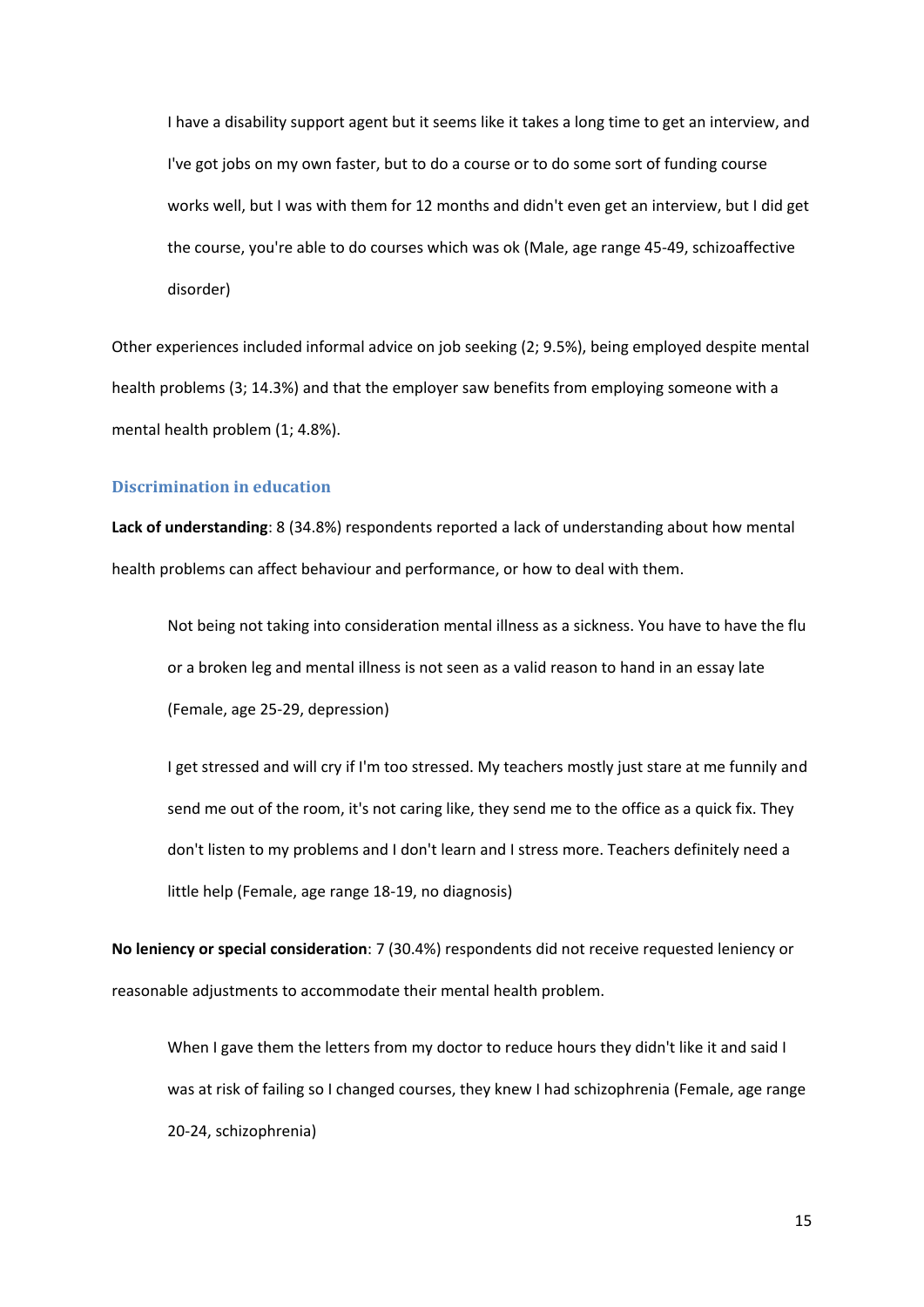**Teasing/mocking**: 5 (21.7%) respondents reported experiencing teasing, mocking, or derogatory comments from people at their place of education.

I stopped studying basically because I thought I was worthless. People asked me what was happening, some were derogatory (Male, age range 18-19, depression and anxiety disorder) Sometimes I try to explain to a tutor why my assignment is late and they would roll their eyes (Female, age range, 20-24, depression and attempted suicide or self harm)

Other experiences included people being unwilling to listen (2; 8.7%), being treated as incompetent (2; 8.7%) and being overprotected (1, 4.3%).

#### **Positive treatment in education**

**Special consideration**: 64 (70.3%) respondents specifically mentioned being given special consideration or extra time to complete assignments, extra help or other adjustments.

**Non-specific support**: 23 (25.3%) respondents mentioned being positively treated, without giving specific details.

Very encouraging and if they could sense that you were going through a rough patch they showed a bit of compassion to boost (Female, age range 30-34, depression)

**Professional help**: 8 (8.8%) respondents were encouraged to seek professional help or received professional help at their educational institution.

At the start of the course I went to see the counsellors at TAFE. It helped me to keep going with the course, it was free and really good. It was really helpful (Female, age range 55-59, depression, anxiety disorder and eating disorder)

Other experiences include people checking on them (2; 2.2%), talking about their issues (4; 4.4%), receiving advice (2; 2.2%) and drawing on their experience (2; 2.2%).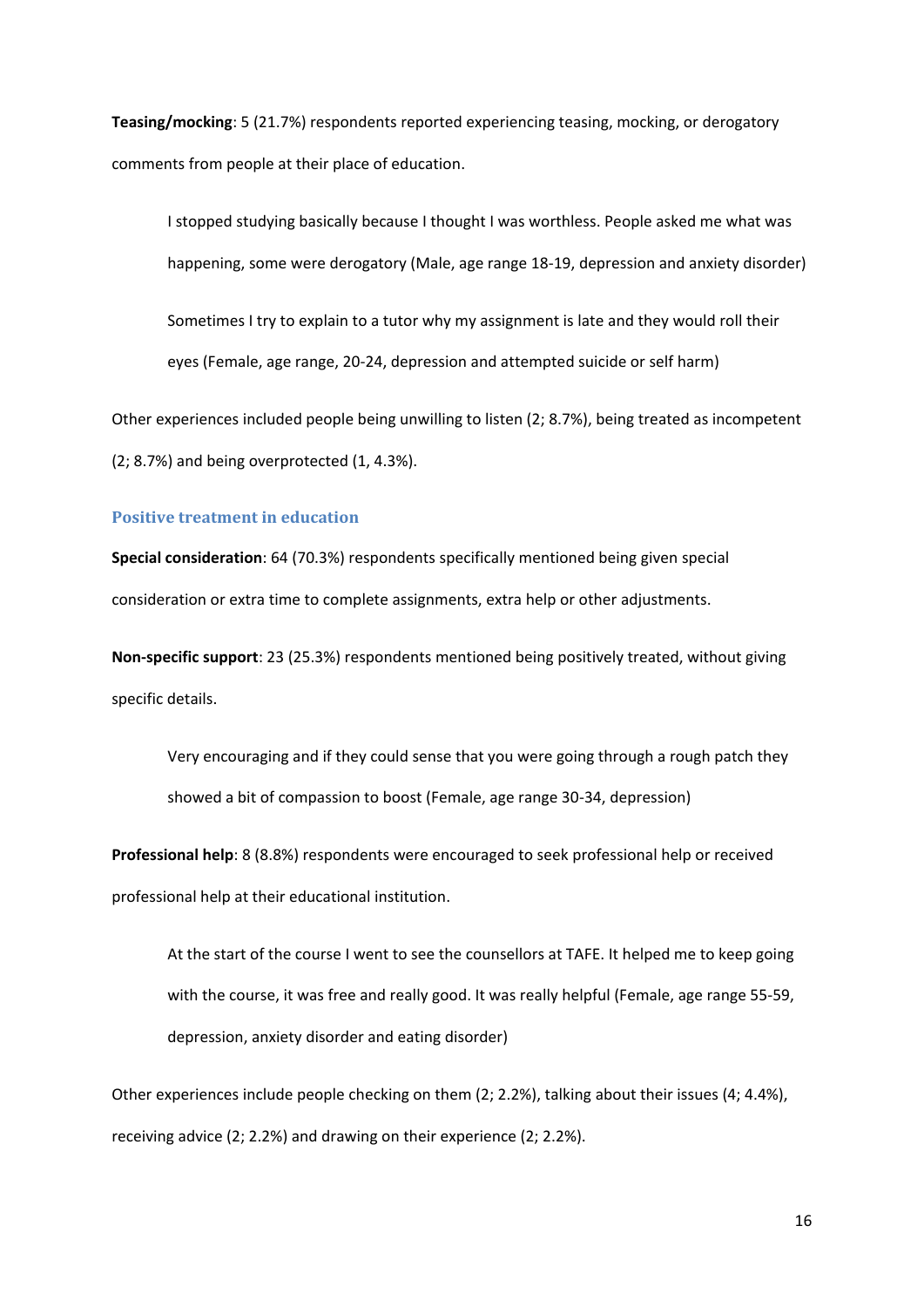#### **Discussion**

This paper reports results of the first national population-based survey to assess experiences of avoidance, discrimination and positive treatment by people with mental health problems in the workplace or place of education. The results showed that those in work or in education reported higher levels of positive treatment than discrimination or avoidance, while people looking for work experienced higher levels of discrimination than positive treatment. When reports of personal experiences of avoidance, discrimination and support were compared with reports of these experiences in other adults with mental health problems, similar patterns were seen.

Among those reporting discrimination when looking for work, over 50% said that they had not been hired because of their mental health problems, while 10.8% focused on anticipated discrimination and mentioned not disclosing their mental health problems during the recruitment process or feared that doing so would have resulted in a negative reaction from prospective employers. This latter finding should be interpreted in light of the fact that participants were not asked specifically about anticipated discrimination, with responses only coded in this category if participants mentioned it. Thus, it is likely to be under-reported compared to other surveys (e.g. [\(Thornicroft et al., 2009\)](#page-22-2)). The findings highlight the need to address stigma-related issues as part of programs that aim to assist people with mental health problems who are looking for work [\(Viering et al., 2013\)](#page-23-2). This may include self-stigma or stigmatising attitudes and discrimination by others in the workplace [\(Corrigan, Larson,](#page-19-8)  [& Rusch, 2009\)](#page-19-8).

The results of the study also provide support for the further implementation of workplace antistigma interventions, which may benefit those who are looking for work and those currently in employment. For those in work, the most common types of discrimination included having their illness treated dismissively or being shown a lack of understanding about how mental health problems affect behaviour and work performance. Other common experiences included being forced to change responsibilities or being denied opportunities, being fired or made redundant and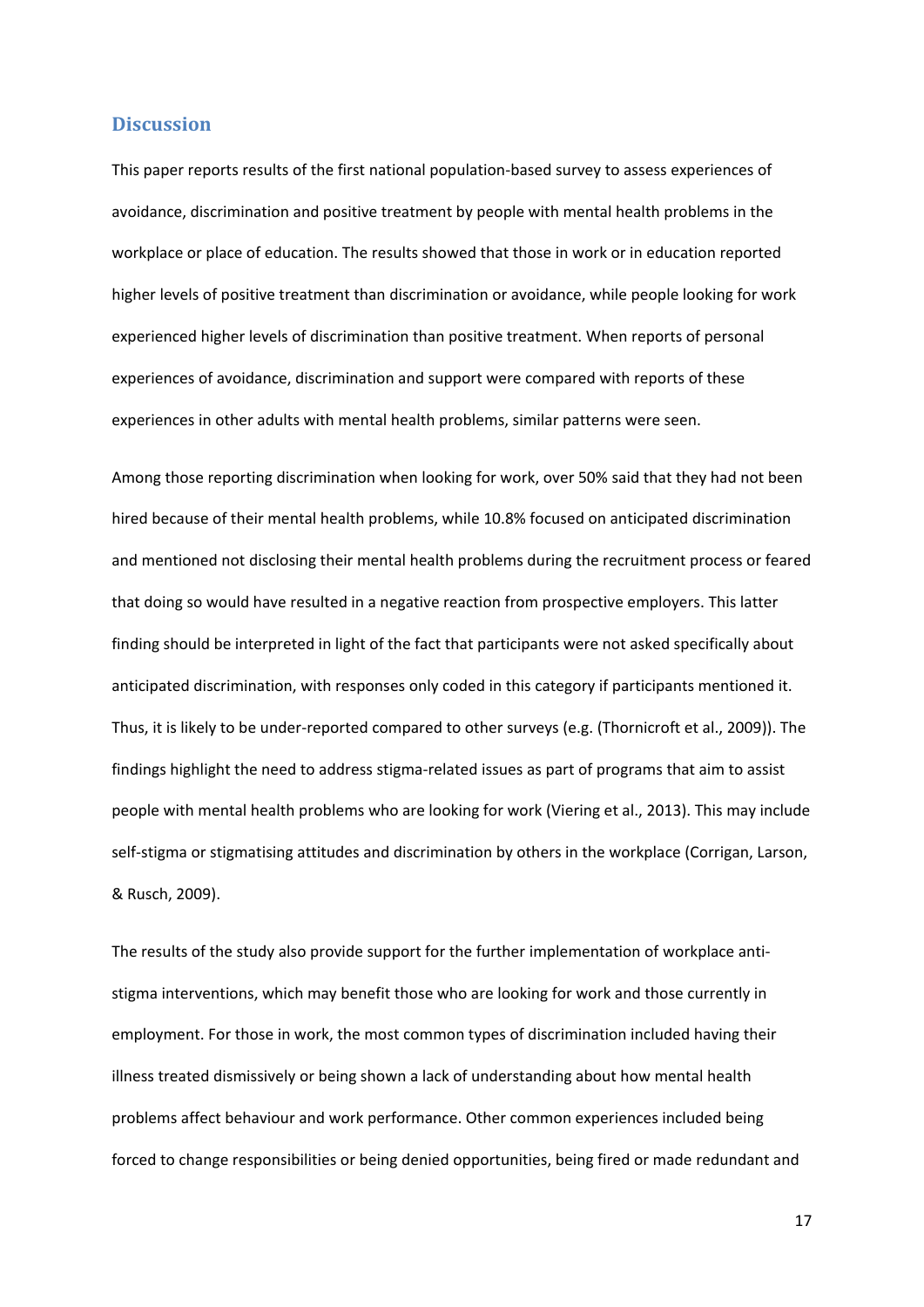being judged or treated as incompetent. Concern about such issues has led to the development in many countries of anti-stigma interventions and campaigns that seek to address these issues. These include beyondblue's Heads Up program in Australia [\(https://www.headsup.org.au/\)](https://www.headsup.org.au/), Time to Change in the UK [\(Henderson, Williams, Little, & Thornicroft, 2013\)](#page-20-5) and Opening Minds in Canada [\(Mental Health Commission of Canada, 2013\)](#page-22-8). A recent review of workplace anti-stigma interventions found that effects on knowledge, attitudes and behaviours were mixed, but generally positive [\(Hanisch et al., 2016\)](#page-20-6).

The findings from the analysis of responses from those who reported supportive experiences highlight the importance of promoting positive actions rather than focusing on what people in the workplace must not do. Among the 25% of people reporting more positive treatment, the most common experiences were being given flexibility with duties or hours worked, being allowed time off, having colleagues increase contact or check in with them to see how they were going, having someone at work be willing to listen to the respondent talk about their issues and encouragement to seek professional help. While some businesses have less flexibility than others, the results of the study may be helpful in providing guidance to employers of people with mental health problems. Similar themes emerged from the analysis of experiences of those in education settings, with the most common supportive experiences being those relating to special consideration and non-specific support. Lack of understanding and a reluctance to be flexible about tasks were the most common discriminatory experiences, pointing to the need to improve mental health literacy of teachers and lecturers, particularly in the context of the high prevalence rates of mental health problems in young people [\(Jorm, Kitchener, Sawyer, Scales, & Cvetkovski, 2010\)](#page-20-7).

The prevalence estimates are somewhat lower than those seen in a Canadian survey that asked respondents who had been treated for a mental illness in the past year about unfair treatment [\(Stuart et al., 2014\)](#page-22-4), possibly due to differences in sampling. Twenty-eight percent of people reported this in relation to school or work life. In a 35-country survey of people with major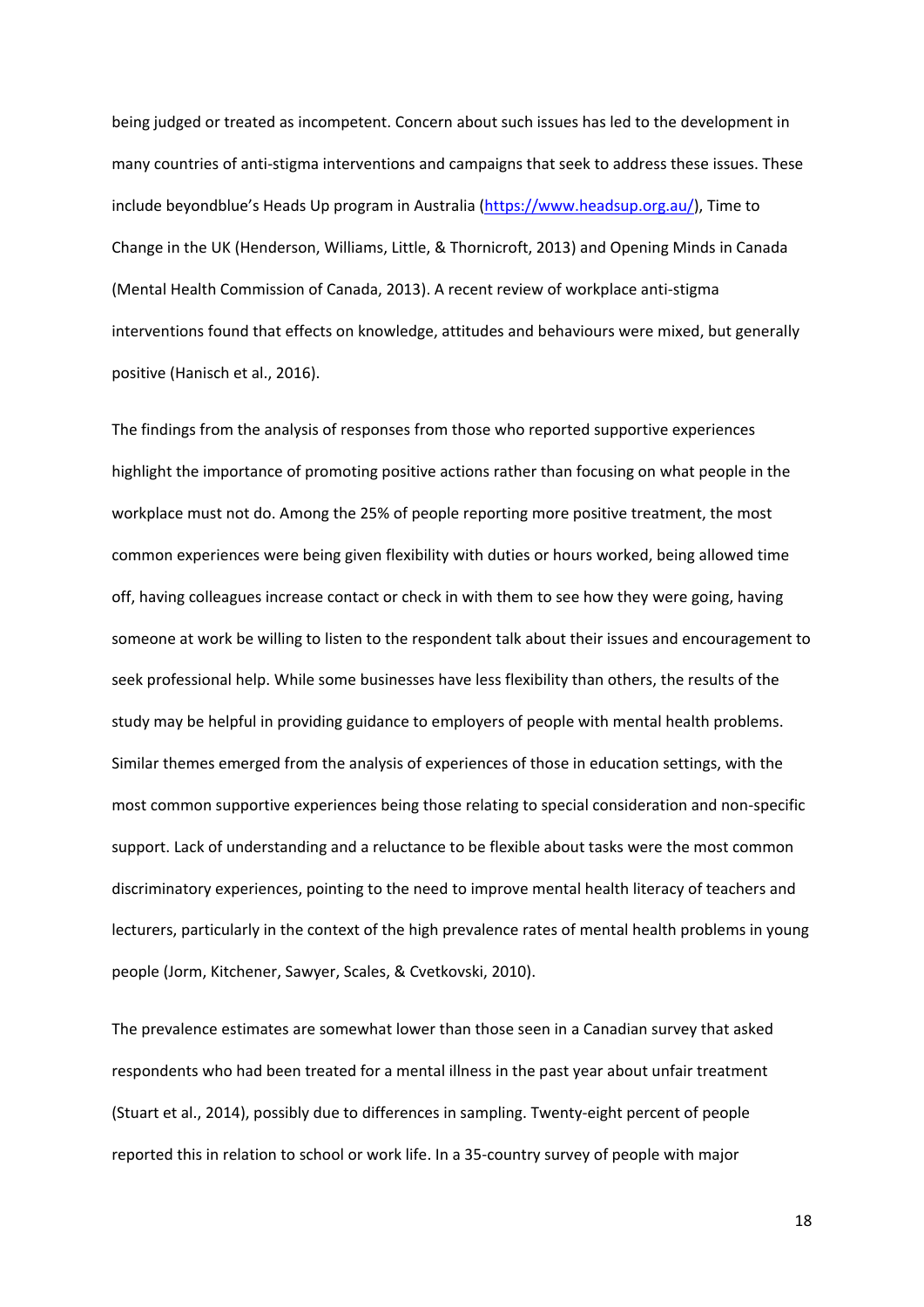depressive disorder attending specialist mental health services, Lasalvia et al. [\(2013\)](#page-21-4) found that 21% reported discrimination in the area of keeping a job, 13% in finding a job and 12% in education. In a similar study with people with schizophrenia, 29% of people reported discrimination in the area of keeping a job and 29% in finding a job, while 19% reported difficulty in education [\(Thornicroft et al.,](#page-22-2)  [2009\)](#page-22-2).

The study has several strengths. As respondents included people who are not in contact with mental health services, the results are less likely to be biased towards under-reporting if people who experienced very high levels of discrimination avoided service contact and therefore were not included in other surveys that have sampled service users. [\(Lasalvia et al., 2013\)](#page-21-4). There is also less likely to be bias towards over-reporting due to people who have experienced discrimination being more likely to volunteer to take part in a survey on the topic. Moreover, the findings were corroborated by report of others, suggesting that the personal reports of discrimination are less likely to be due to distorted perceptions. Limitations of the study include the relatively low response rate of 37% which, while in line with other similar Australian surveys, may limit the generalisability of the results [\(Curtin, Presser, & Singer, 2005\)](#page-19-9). The short responses also did not allow for a deeper investigation of the context in which discrimination or support is experienced and further qualitative research may be useful in elucidating this.

It is hoped that the results of the current study can provide much-needed input into the design of anti-discrimination interventions, particularly for people with mental health problems who are looking for work. This may include supporting people with mental illness to overcome anticipated discrimination [\(Thornicroft et al., 2009\)](#page-22-2) and education of employers to support stigma reduction [\(Henderson et al., 2013\)](#page-20-5). Further work is needed to explore the factors predicting workplace discrimination and positive treatment in order to best promote the latter.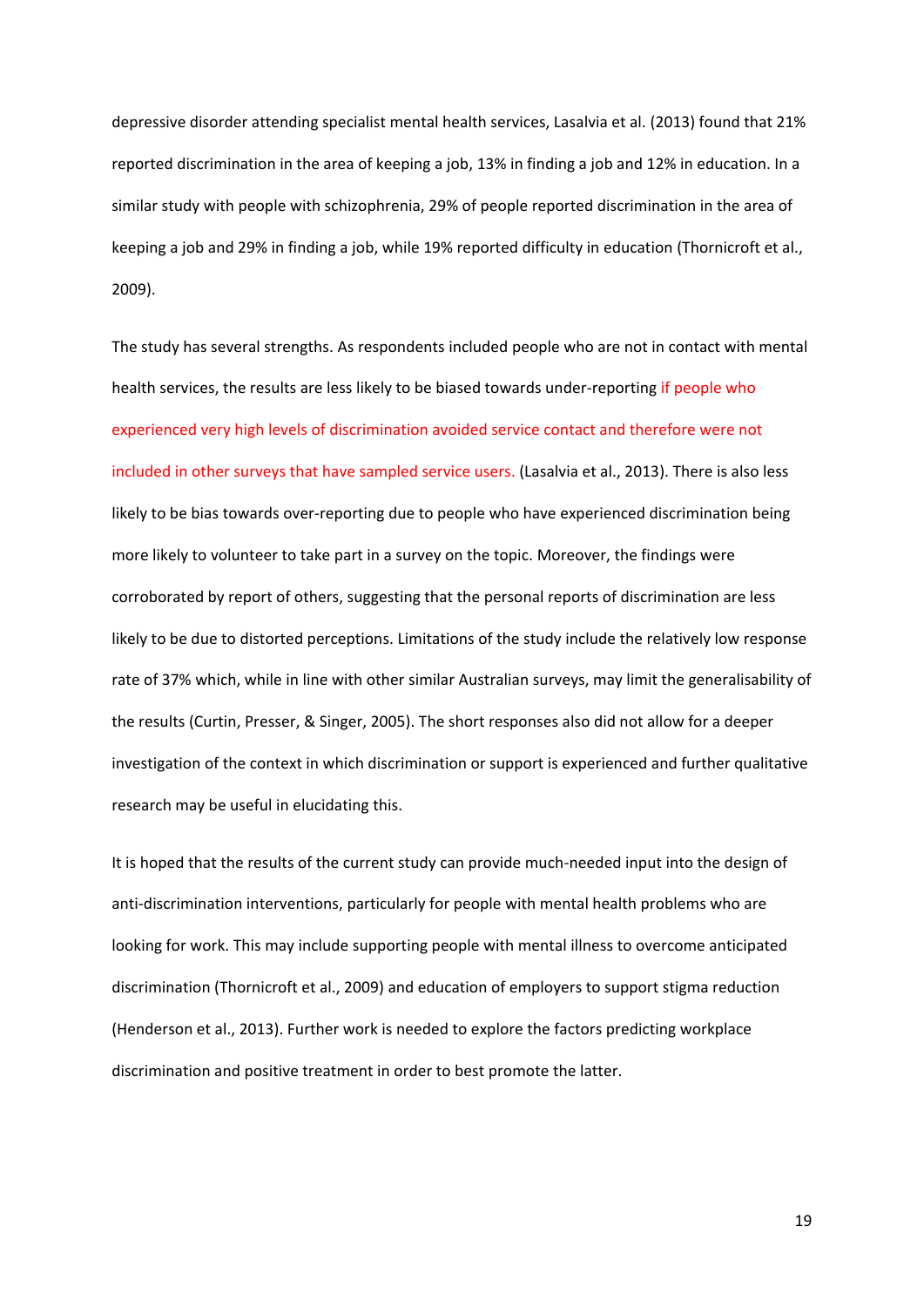#### **References**

- <span id="page-19-4"></span>Amarasuriya, S. D., Jorm, A. F., Reavley, N. J., & Mackinnon, A. J. (2015). Stigmatising attitudes of undergraduates towards their peers with depression: a cross-sectional study in Sri Lanka. *BMC Psychiatry, 15*, 129. doi: 10.1186/s12888-015-0523-9
- <span id="page-19-3"></span>Andrews, B., & Wilding, J. M. (2004). The relation of depression and anxiety to life-stress and achievement in students. *British Journal of Psychology, 95*, 509-521.
- <span id="page-19-0"></span>Australian Bureau of Statistics. (2012). National Health Survey 2011-12. Canberra: Australian Bureau of Statistics.
- <span id="page-19-6"></span>Australian Bureau of Statistics. (2014a). ABS Census 2011 Table Builder, from

[http://www.abs.gov.au/websitedbs/censushome.nsf/home/tablebuilder?opendocument&n](http://www.abs.gov.au/websitedbs/censushome.nsf/home/tablebuilder?opendocument&navpos=240) [avpos=240](http://www.abs.gov.au/websitedbs/censushome.nsf/home/tablebuilder?opendocument&navpos=240)

- <span id="page-19-5"></span>Australian Bureau of Statistics. (2014b). Estimated Resident Population March 2014. Canberra: Australian Bureau of Statistics,.
- <span id="page-19-7"></span>Australian Communication and Media Authority. (2014). Communications report 2013–14. Canberra: Australian Communication and Media Authority.
- <span id="page-19-2"></span>Baldwin, M. L., & Marcus, S. C. (2006). Perceived and measured stigma among workers with serious mental illness. *Psychiatric Services, 57*, 388-392. doi: 10.1176/appi.ps.57.3.388
- <span id="page-19-1"></span>Brohan, E., Henderson, C., Little, K., & Thornicroft, G. (2010). Employees with mental health problems: Survey of U.K. employers' knowledge, attitudes and workplace practices. *Epidemiologia e Psichiatria Sociale, 19*, 326-332.
- <span id="page-19-8"></span>Corrigan, P. W., Larson, J. E., & Rusch, N. (2009). Self-stigma and the "why try" effect: impact on life goals and evidence-based practices. *World Psychiatry, 8*, 75-81.
- <span id="page-19-9"></span>Curtin, R., Presser, S., & Singer, E. (2005). Changes in telephone survey non-response over the past quarter century. *Public Opinion Quarterly, 69*, 87-98.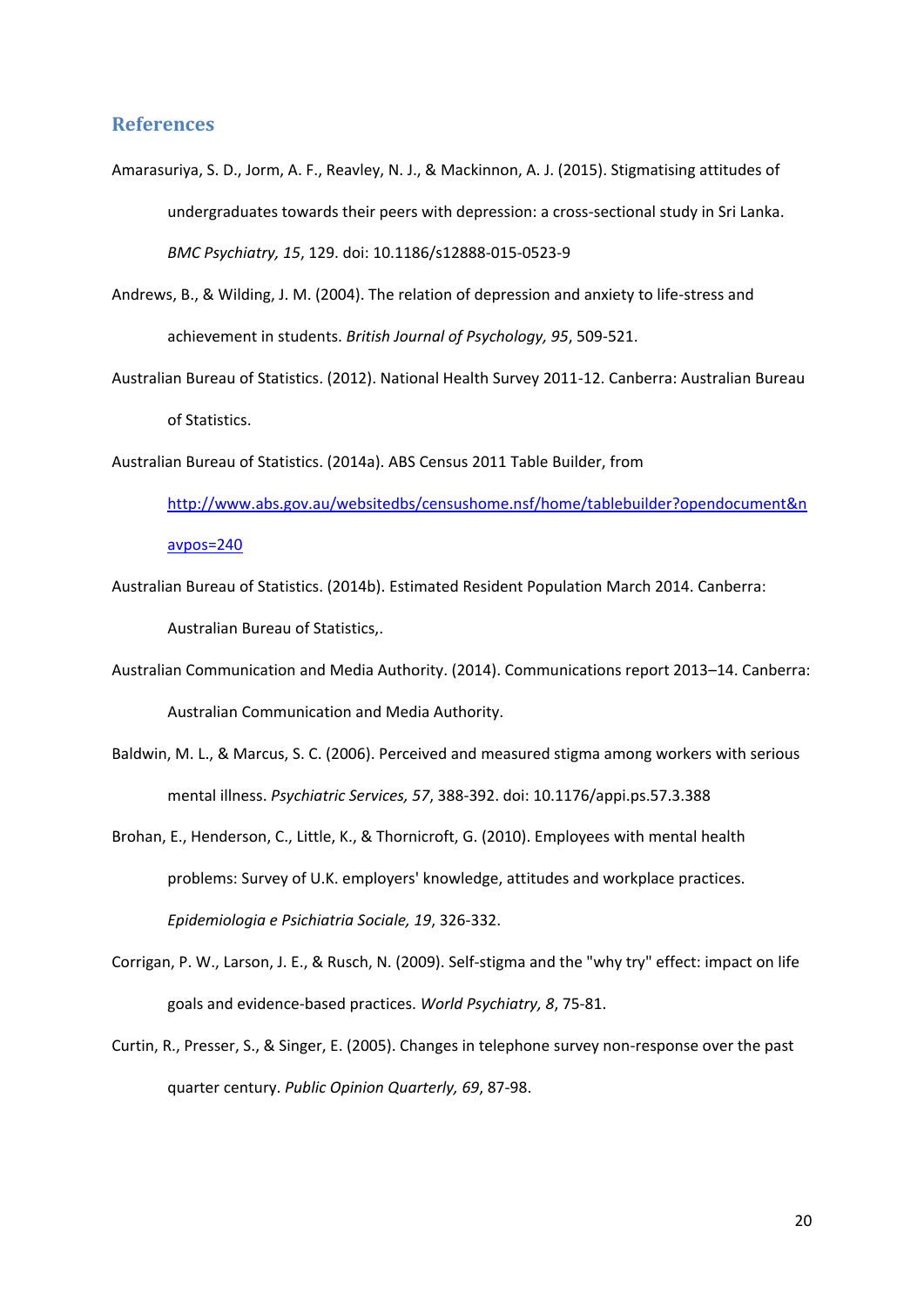- <span id="page-20-6"></span>Hanisch, S. E., Twomey, C. D., Szeto, A. C., Birner, U. W., Nowak, D., & Sabariego, C. (2016). The effectiveness of interventions targeting the stigma of mental illness at the workplace: a systematic review. *BMC Psychiatry, 16*, 1. doi: 10.1186/s12888-015-0706-4
- <span id="page-20-5"></span>Henderson, C., Williams, P., Little, K., & Thornicroft, G. (2013). Mental health problems in the workplace: changes in employers' knowledge, attitudes and practices in England 2006-2010. [Research Support, Non-U.S. Gov't]. *British Journal of Psychiatry. Supplement, 55*, s70-76. doi: 10.1192/bjp.bp.112.112938
- <span id="page-20-2"></span>Holborn, A. T., Reavley, N. J., & Jorm, A. F. (2012). Differences between landline and mobile-only respondents in a dualframe mental health literacy survey. *Aust NZ J Public Health, 36*, 192- 193.
- <span id="page-20-3"></span>Hu, S. S., Balluz, L., Battaglia, M. P., & Frankel, M. R. (2011). Improving public health surveillance using a dual-frame survey of landline and cell phone numbers. *American Journal of Epidemiology, 173*, 703-711. doi: kwq442 [pii] 10.1093/aje/kwq442
- <span id="page-20-0"></span>Hysenbegasi, A., Hass, S. L., & Rowland, C. R. (2005). The impact of depression on the academic productivity of university students. *Journal of Mental Health Policy and Economics, 8*, 145- 151.
- <span id="page-20-7"></span>Jorm, A. F., Kitchener, B. A., Sawyer, M. G., Scales, H., & Cvetkovski, S. (2010). Mental health first aid training for high school teachers: a cluster randomized trial. *BMC Psychiatry, 10*, 51. doi: 1471-244X-10-51 [pii] 10.1186/1471-244X-10-51
- <span id="page-20-1"></span>Kessler, R. C., Foster, C. L., Saunders, W. B., & Stang, P. E. (1995). Social consequences of psychiatric disorders, I: Educational attainment. *American Journal of Psychiatry, 152*, 1026-1032.
- <span id="page-20-4"></span>Kessler, R. C., Green, J. G., Gruber, M. J., Sampson, N. A., Bromet, E., Cuitan, M., Furukawa, T. A., Gureje, O., Hinkov, H., Hu, C. Y., Lara, C., Lee, S., Mneimneh, Z., Myer, L., Oakley-Browne, M., Posada-Villa, J., Sagar, R., Viana, M. C., & Zaslavsky, A. M. (2010). Screening for serious mental illness in the general population with the K6 screening scale: results from the WHO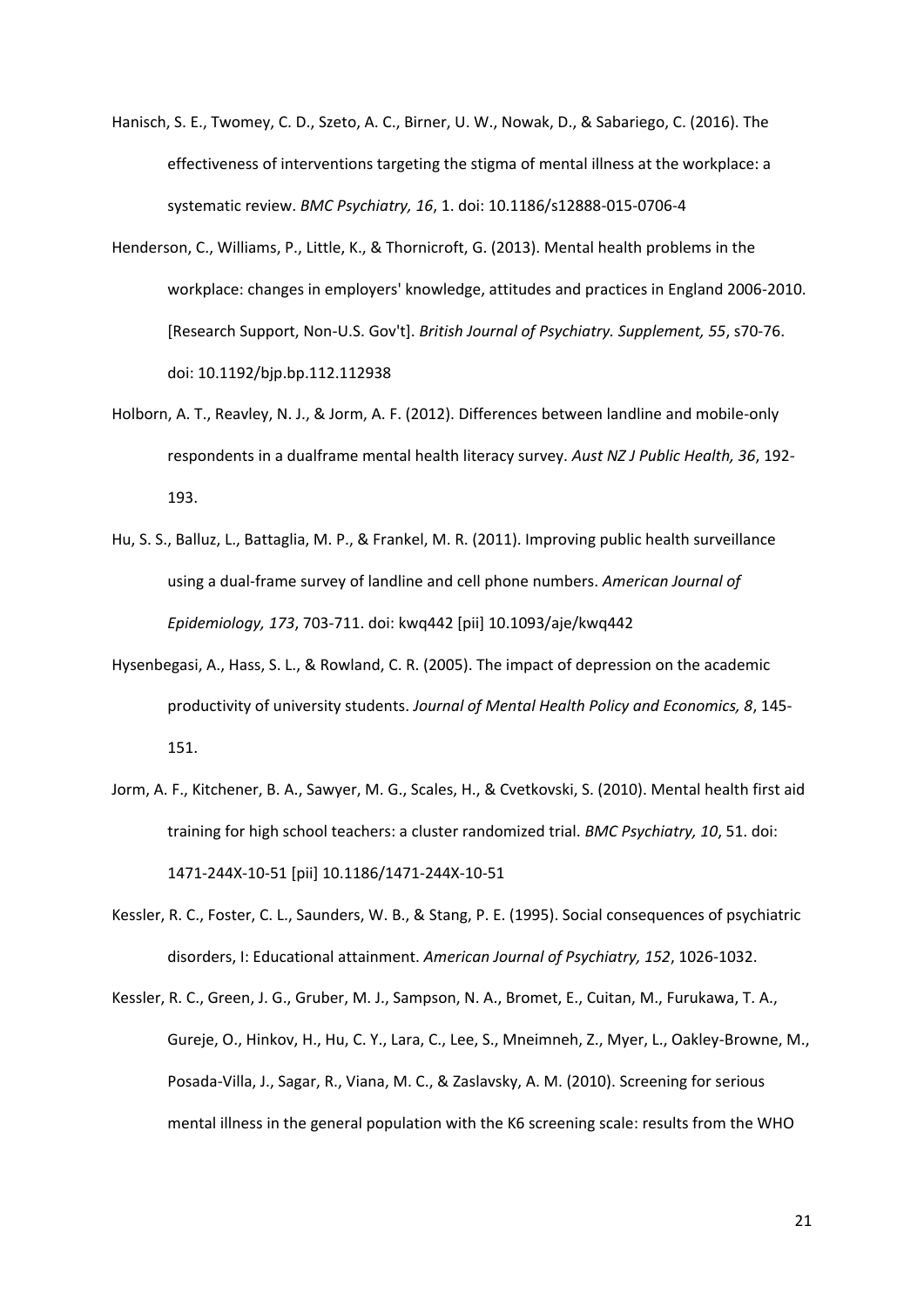World Mental Health (WMH) survey initiative. *International Journal of Methods in Psychiatric Research, 19 Suppl 1*, 4-22. doi: 10.1002/mpr.310

- <span id="page-21-1"></span>Kessler, R. C., Heeringa, S., Lakoma, M. D., Petukhova, M., Rupp, A. E., Schoenbaum, M., Wang, P. S., & Zaslavsky, A. M. (2008). Individual and societal effects of mental disorders on earnings in the United States: results from the national comorbidity survey replication. *American Journal of Psychiatry, 165*, 703-711. doi: 10.1176/appi.ajp.2008.08010126
- <span id="page-21-0"></span>LaMontagne, A. D., Keegel, T., Louie, A. M., & Ostry, A. (2010). Job stress as a preventable upstream determinant of common mental disorders: A review for practitioners and policy-makers. *Advances in Mental Health, 9*, 17-35.
- <span id="page-21-4"></span>Lasalvia, A., Zoppei, S., Van Bortel, T., Bonetto, C., Cristofalo, D., Wahlbeck, K., Bacle, S. V., Van Audenhove, C., van Weeghel, J., Reneses, B., Germanavicius, A., Economou, M., Lanfredi, M., Ando, S., Sartorius, N., Lopez-Ibor, J. J., & Thornicroft, G. (2013). Global pattern of experienced and anticipated discrimination reported by people with major depressive disorder: a cross-sectional survey. [Research Support, Non-U.S. Gov't]. *Lancet, 381*, 55-62. doi: 10.1016/S0140-6736(12)61379-8
- <span id="page-21-2"></span>Levinson, D., Lakoma, M. D., Petukhova, M., Schoenbaum, M., Zaslavsky, A. M., Angermeyer, M., Borges, G., Bruffaerts, R., de Girolamo, G., de Graaf, R., Gureje, O., Haro, J. M., Hu, C., Karam, A. N., Kawakami, N., Lee, S., Lepine, J. P., Browne, M. O., Okoliyski, M., Posada-Villa, J., Sagar, R., Viana, M. C., Williams, D. R., & Kessler, R. C. (2010). Associations of serious mental illness with earnings: results from the WHO World Mental Health surveys. *British Journal of Psychiatry, 197*, 114-121. doi: 10.1192/bjp.bp.109.073635
- <span id="page-21-3"></span>Link, B. G., Struening, E. L., Rahav, M., Phelan, J. C., & Nuttbrock, L. (1997). On stigma and its consequences: evidence from a longitudinal study of men with dual diagnoses of mental illness and substance abuse. *Journal of Health and Social Behavior, 38*, 177-190.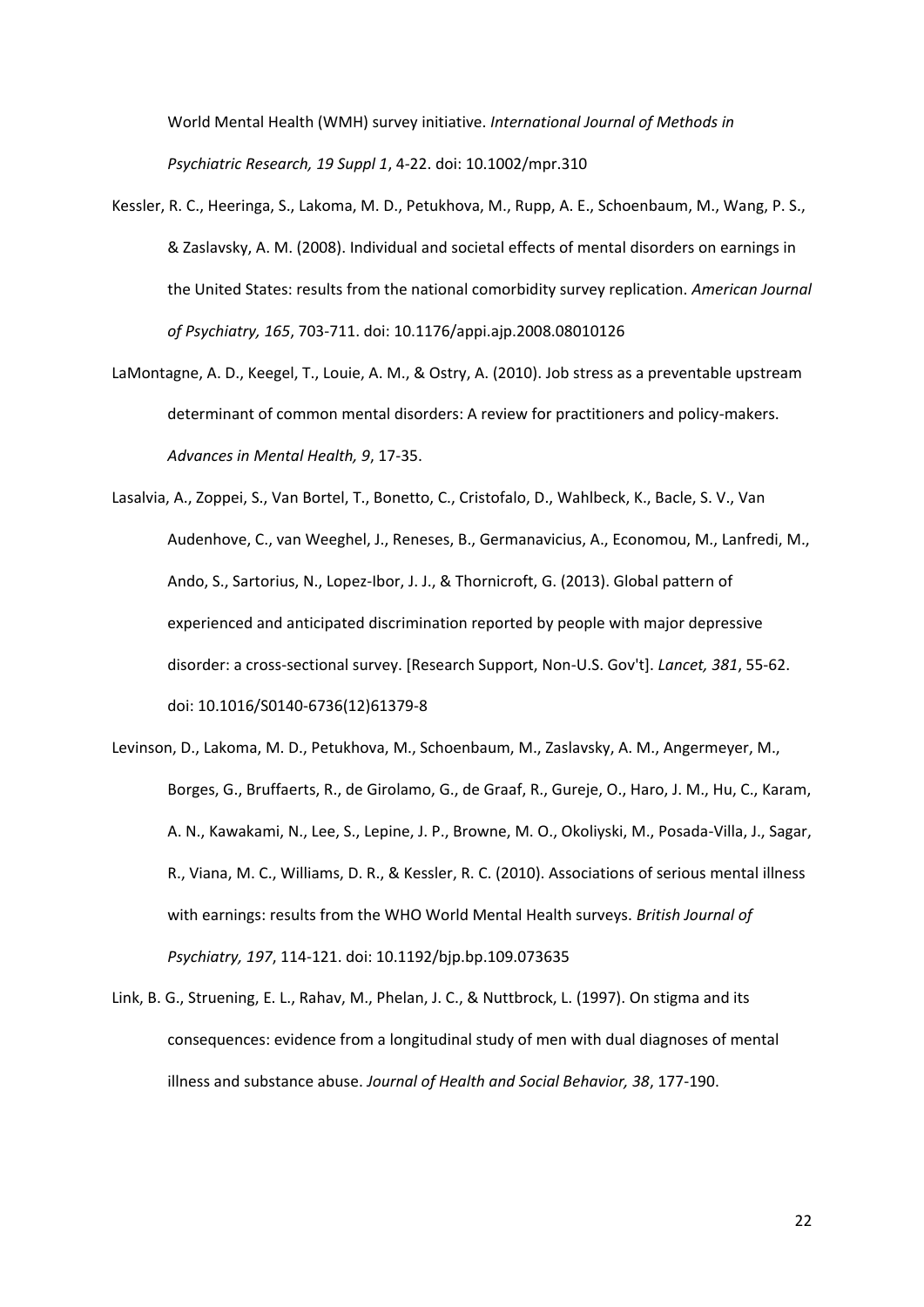- <span id="page-22-3"></span>Little, K., Henderson, C., Brohan, E., & Thornicroft, G. (2011). Employers' attitudes to people with mental health problems in the workplace in Britain: changes between 2006 and 2009. *Epidemiol Psychiatr Sci, 20*, 73-81.
- <span id="page-22-0"></span>McDowell, C., & Fossey, E. (2015). Workplace accommodations for people with mental illness: a scoping review. *Journal of Occupational Rehabilitation, 25*, 197-206. doi: 10.1007/s10926- 014-9512-y
- <span id="page-22-8"></span>Mental Health Commission of Canada. (2013). Opening Minds Interim Report. Calgary: Mental Health Commission of Canada.
- <span id="page-22-5"></span>Reavley, N. J., & Jorm, A. F. (2011). Young people's stigmatizing attitudes towards people with mental disorders: findings from an Australian national survey. *Australian and New Zealand Journal of Psychiatry, 45*, 1033-1039. doi: 10.3109/00048674.2011.614216
- <span id="page-22-7"></span>Reavley, N. J., & Jorm, A. F. (2015). Experiences of discrimination and positive treatment in people with mental health problems: Findings from an Australian national survey. *Australian and New Zealand Journal of Psychiatry, 49*, 906-913.
- <span id="page-22-6"></span>Reavley, N. J., Ross, A. M., Killackey, E., & Jorm, A. F. (2013). Development of guidelines for tertiary education institutions to assist them in supporting students with a mental illness: a Delphi consensus study with Australian professionals and consumers. *PeerJ, 1*, e43. doi: 10.7717/peerj.43
- <span id="page-22-1"></span>Rutman, I. D. (1994). How psychiatric disability expresses itself as a barrier to employment. *Psychosocial Rehabilitation Journal, 17*, 15-35.
- <span id="page-22-4"></span>Stuart, H., Patten, S. B., Koller, M., Modgill, G., & Liinamaa, T. (2014). Stigma in Canada: results from a rapid response survey. *Canadian Journal of Psychiatry, 59*, S27-33.
- <span id="page-22-2"></span>Thornicroft, G., Brohan, E., Rose, D., Sartorius, N., & Leese, M. (2009). Global pattern of experienced and anticipated discrimination against people with schizophrenia: a cross-sectional survey. *Lancet, 373*, 408-415. doi: 10.1016/S0140-6736(08)61817-6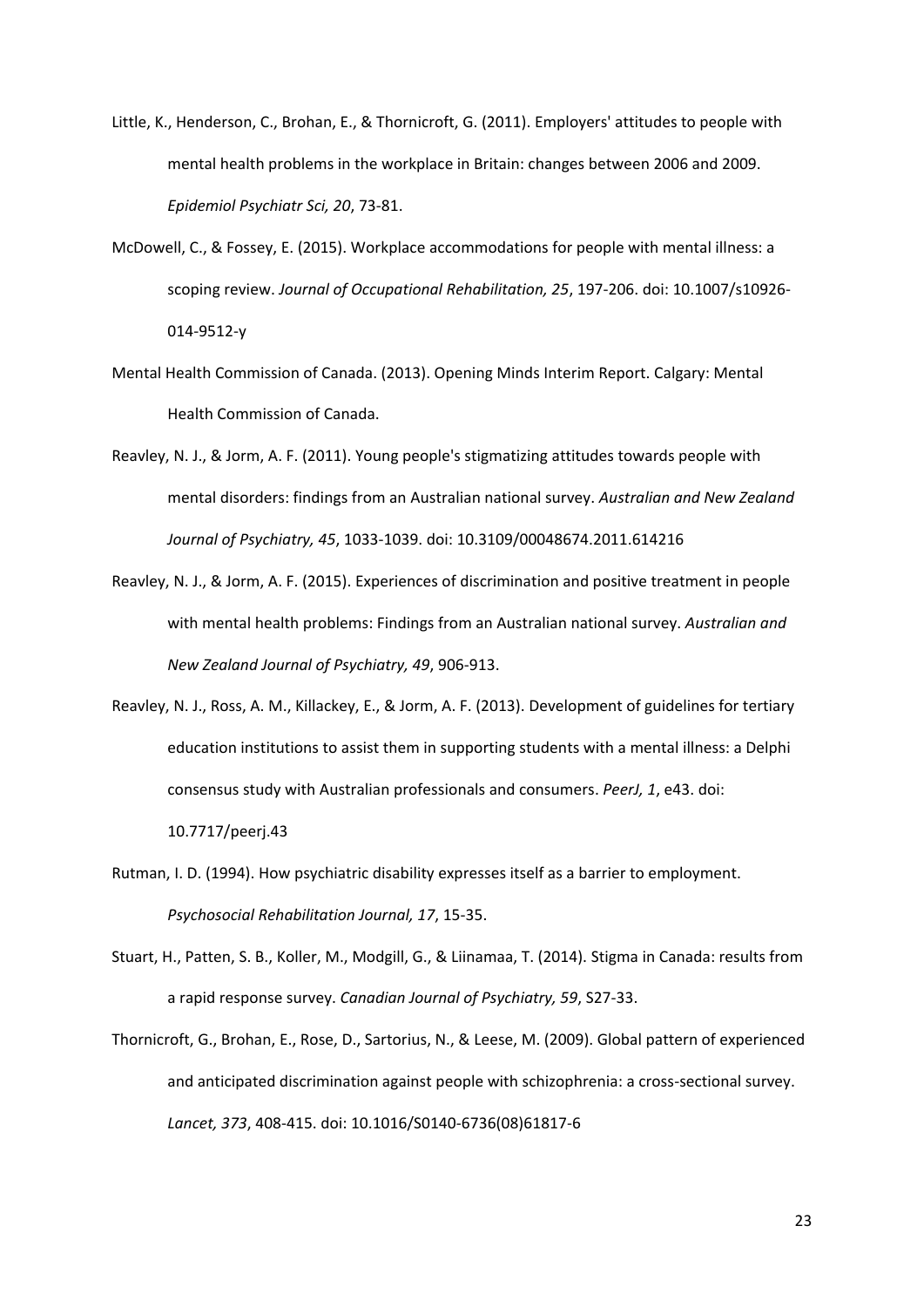- <span id="page-23-2"></span>Viering, S., Bartsch, B., Obermann, C., Rusch, N., Rossler, W., & Kawohl, W. (2013). The effectiveness of individual placement and support for people with mental illness new on social benefits: a study protocol. *BMC Psychiatry, 13*, 195. doi: 10.1186/1471-244X-13-195
- <span id="page-23-1"></span>Wagner, S. L., Koehn, C., White, M. I., Harder, H. G., Schultz, I. Z., Williams-Whitt, K., Warje, O., Dionne, C. E., Koehoorn, M., Pasca, R., Hsu, V., McGuire, L., Schulz, W., Kube, D., & Wright, M. D. (2016). Mental Health Interventions in the Workplace and Work Outcomes: A Best-Evidence Synthesis of Systematic Reviews. *Int J Occup Environ Med, 7*, 1-14.
- <span id="page-23-0"></span>Wilkinson, R. G., & Marmot, M. (Eds.). (2003). *Social determinants of Health: The Solid Facts*. Geneva: World Health Organisation.

### **Tables**

# **Table 1 Clinical and sociodemographic characteristics of respondents classified as having a mental health problem**

|                                    | Weighted % |
|------------------------------------|------------|
| Mental health problem <sup>a</sup> |            |
| Depression                         | 55.6       |
| Anxiety (including PTSD,           |            |
| OCD)                               | 45.2       |
| Bipolar disorder                   | 4.6        |
| Psychotic disorder                 | 2.7        |
| Eating disorder                    | 2.3        |
| Personality disorder               | 1.2        |
|                                    |            |
| Age category                       |            |
| 18-29 years                        | 29.2       |
| 30-59 years                        | 58.0       |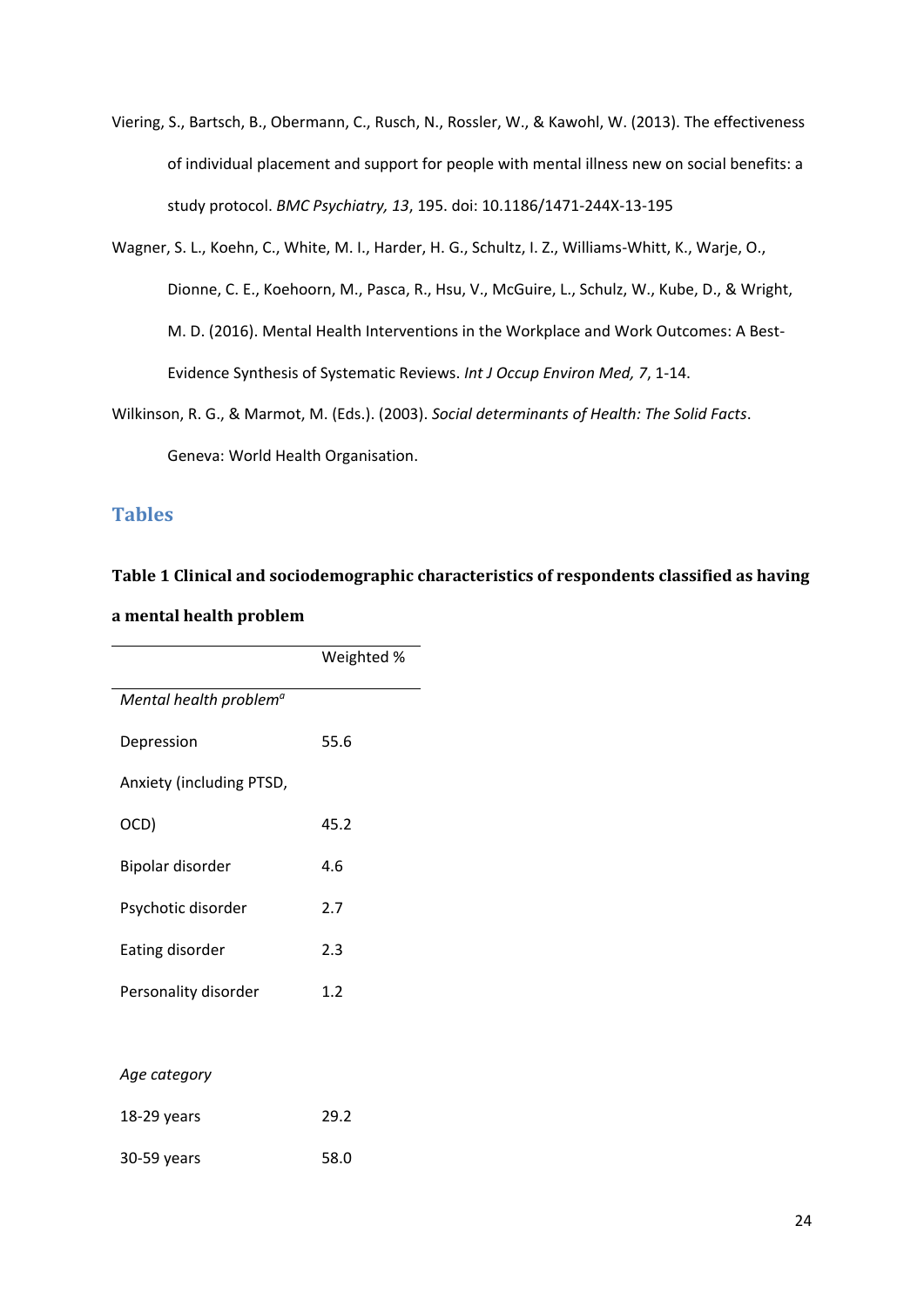| 60+ years                       | 12.8 |
|---------------------------------|------|
| Female                          | 56.4 |
| <b>Marital status</b>           |      |
| Never married                   | 34.8 |
| Married or defacto              | 49.2 |
| Separated, divorced or          | 16.0 |
| widowed                         |      |
|                                 |      |
| Highest level of education      |      |
| <b>Below bachelor level</b>     | 79.8 |
| Bachelor degree or above        | 20.2 |
|                                 |      |
| Aboriginal or Torres Strait 4.7 |      |
| Islander                        |      |
|                                 |      |
| Country of birth                |      |
| Australia                       | 81.3 |
| Other                           | 18.7 |
|                                 |      |
| Language spoken at home         |      |
| English                         | 86.2 |
| Other                           | 13.8 |

a Multiple diagnoses were possible